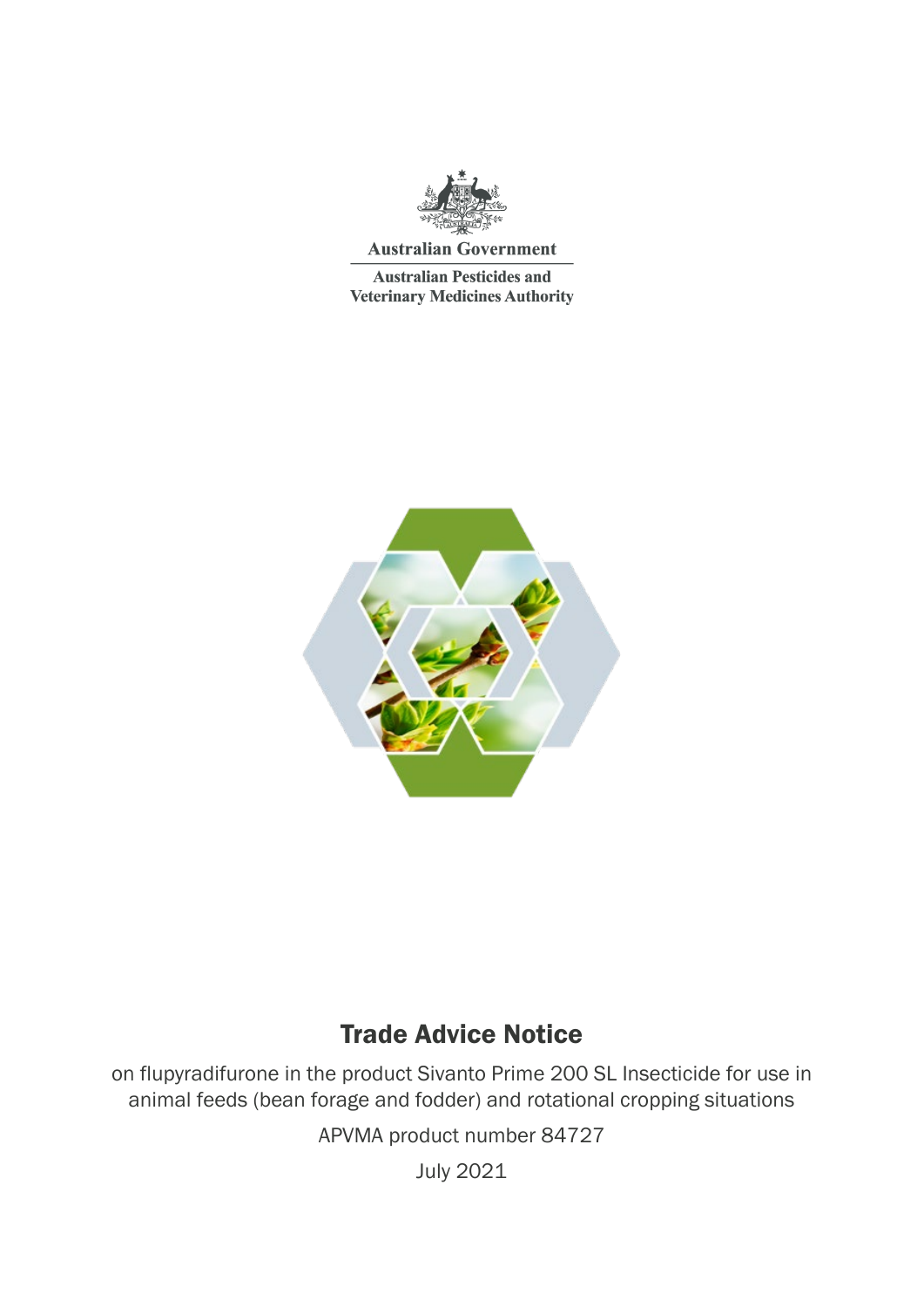© Australian Pesticides and Veterinary Medicines Authority 2021

ISSN 2200-3894 (electronic)

#### **Ownership of intellectual property rights in this publication**

Unless otherwise noted, copyright (and any other intellectual property rights, if any) in this publication is owned by the Australian Pesticides and Veterinary Medicines Authority (APVMA).

#### **Creative Commons licence**

With the exception of the Coat of Arms and other elements specifically identified, this publication is licensed under a Creative Commons Attribution 4.0 Licence. This is a standard form agreement that allows you to copy, distribute, transmit and adapt this publication provided that you attribute the work.



A [summary of the licence terms](https://creativecommons.org/licenses/by/4.0/) an[d full licence terms](https://creativecommons.org/licenses/by/4.0/legalcode) are available from Creative Commons.

The APVMA's preference is that you attribute this publication (and any approved material sourced from it) using the following wording:

*Source: Licensed from the Australian Pesticides and Veterinary Medicines Authority (APVMA) under a Creative Commons Attribution 4.0 Australia Licence.*

In referencing this document the Australian Pesticides and Veterinary Medicines Authority should be cited as the author, publisher and copyright owner.

Cover image: iStockphoto (www.istockphoto.com)

iStockphoto images are not covered by this Creative Commons licence.

#### **Use of the Coat of Arms**

The terms under which the Coat of Arms can be used are set out on the [Department of the Prime Minister and Cabinet website.](http://www.dpmc.gov.au/pmc/publication/commonwealth-coat-arms-information-and-guidelines)

#### **Disclaimer**

The material in or linking from this report may contain the views or recommendations of third parties. Third party material does not necessarily reflect the views of the APVMA, or indicate a commitment to a particular course of action. There may be links in this document that will transfer you to external websites. The APVMA does not have responsibility for these websites, nor does linking to or from this document constitute any form of endorsement. The APVMA is not responsible for any errors, omissions or matters of interpretation in any third-party information contained within this document.

#### **Comments and enquiries regarding copyright:**

Assistant Director, Communications Australian Pesticides and Veterinary Medicines Authority GPO Box 3262 Sydney NSW 2001 Australia

Telephone: +61 2 6770 2300

Email: [communications@apvma.gov.au.](mailto:communications@apvma.gov.au)

This publication is available from the **APVMA** website.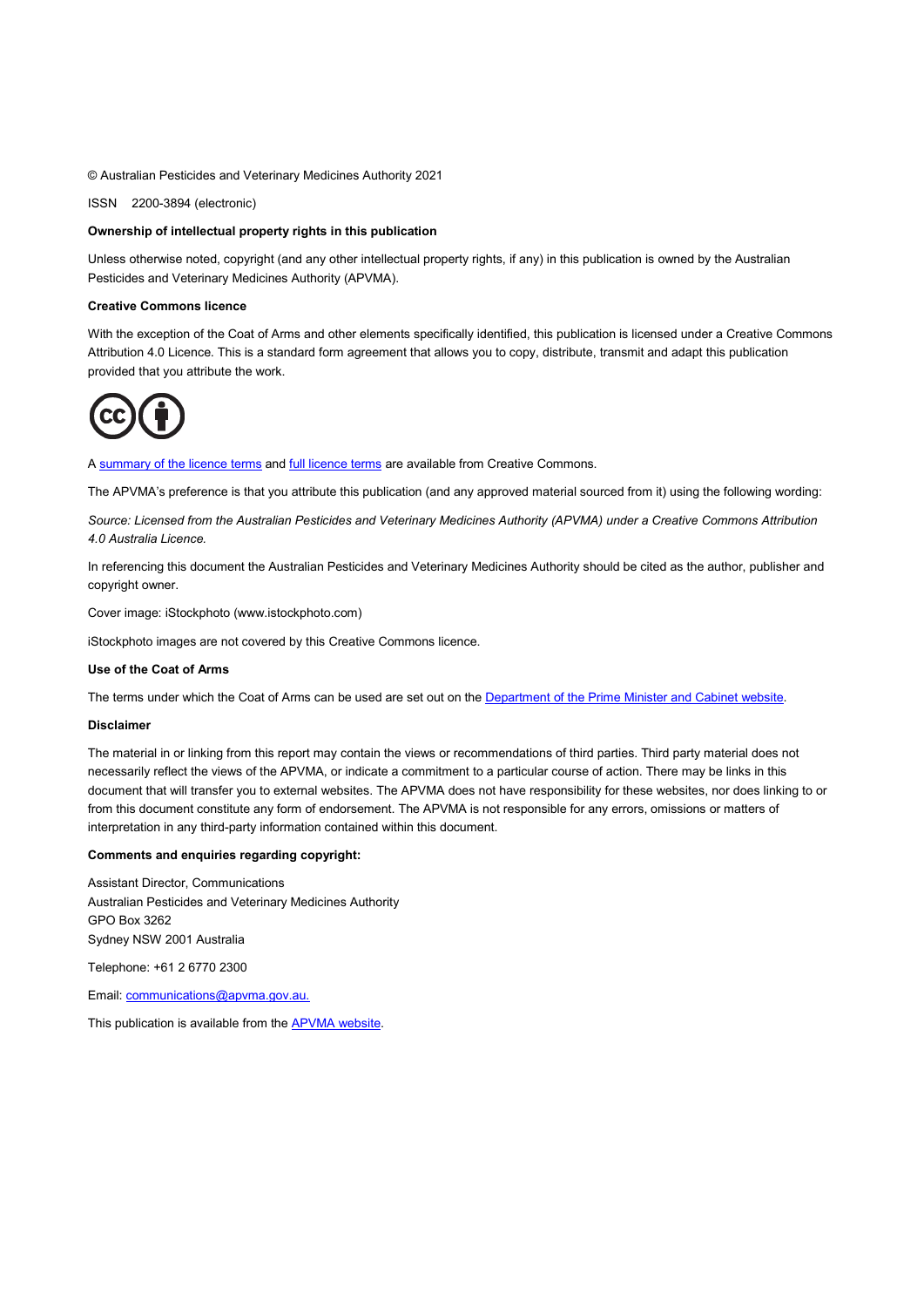# **Contents**

| <b>Preface</b>                                                  | 1              |
|-----------------------------------------------------------------|----------------|
| <b>About this document</b>                                      | 1              |
| <b>Making a submission</b>                                      | 1              |
| <b>Further information</b>                                      | $\overline{2}$ |
| <b>Introduction</b>                                             | 3              |
| <b>Trade considerations</b>                                     | 4              |
| <b>Commodities exported</b>                                     | 4              |
| Destination and value of exports                                | 4              |
| Proposed Australian use pattern                                 | 5              |
| Results from residues trials presented to the APVMA             | 7              |
| Green beans                                                     | 7              |
| Rotational crops                                                | 8              |
| Animal commodities                                              | 12             |
| Overseas registration and approved label instructions           | 13             |
| <b>Codex Alimentarius Commission and overseas MRLs</b>          | 13             |
| <b>Current and proposed Australian MRLs for flupyradifurone</b> | 16             |
| <b>Potential risk to trade</b>                                  | 17             |
| Tropical fruit and vegetable crops                              | 17             |
| Milk - exposure from primary crops                              | 17             |
| Meat and offal - exposure from primary crops                    | 18             |
| Meat, offal and milk - exposure from rotational crops           | 18             |
| Rotational cereal, oilseed and pulse crops                      | 19             |
| <b>Conclusion</b>                                               | 21             |

# List of tables

| Table 1:   | Major destinations for Australian cereal, oilseed and pulse exports               | 4  |
|------------|-----------------------------------------------------------------------------------|----|
| Table $2:$ | Proposed use pattern – Sivanto Prime 200 SL Insecticide (200 g/L flupyradifurone) | 5  |
| Table 3:   | Parent residues in green bean pods and succulent seeds                            | 7  |
| Table 4:   | Parent + DFA residues in green bean pods and succulent seeds                      | 7  |
| Table 5:   | Parent residues in green bean forage and fodder                                   | 8  |
| Table 6:   | Parent + DFA residues in green bean forage and fodder                             | 8  |
| Table 7:   | Highest residues of parent in field rotational crop studies                       | 9  |
| Table 8:   | Highest residues of parent + DFA metabolite in field rotational crop studies      | 10 |
| Table 9:   | Estimated residues in cattle milk and tissues                                     | 12 |
|            | Table 10: International MRLs for flupyradifurone                                  | 14 |
|            | Table 11: Current MRL Standard - Table 1                                          | 16 |
|            | Table 12: Proposed MRL Standard - Table 1                                         | 16 |
|            | Table 13: Proposed MRL Standard - Table 4                                         | 17 |
|            | Table 14: Estimated residues of parent from feeding at 0.18 ppm                   | 18 |
|            | Table 15: Estimated residues of DFA from feeding at 0.74 ppm                      | 19 |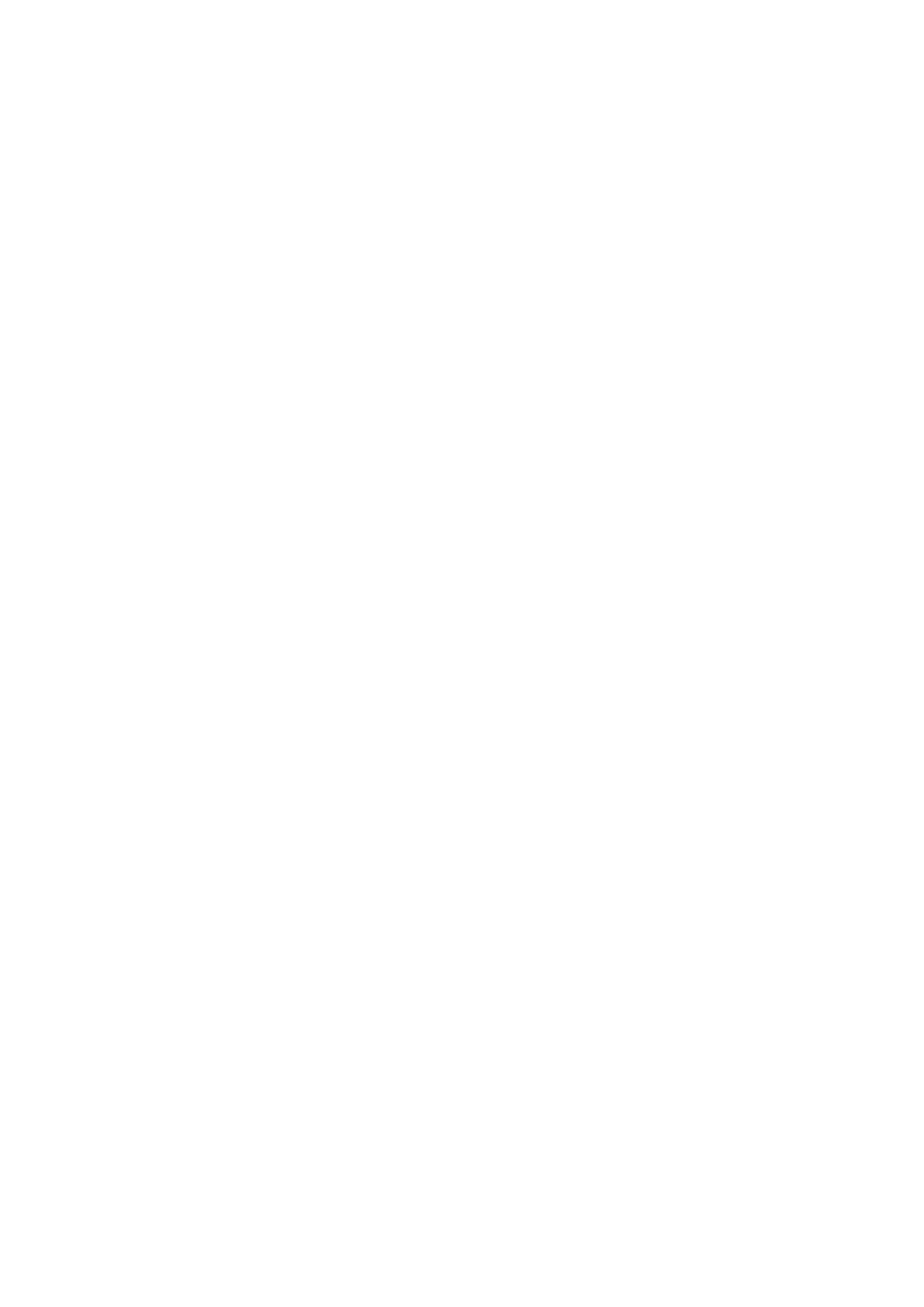# <span id="page-4-0"></span>Preface

The Australian Pesticides and Veterinary Medicines Authority (APVMA) is an independent statutory authority with responsibility for assessing and approving agricultural and veterinary chemical products prior to their sale and use in Australia.

The APVMA has a policy of encouraging openness and transparency in its activities and of seeking stakeholder involvement in decision making. Part of that process is the publication of Trade Advice Notices for all proposed extensions of use for existing products where there may be trade implications.

The information and technical data required by the APVMA to assess the safety of new chemical products and the methods of assessment must be undertaken according to accepted scientific principles. Details are outlined in regulatory guidance published on the APVMA website.

# <span id="page-4-1"></span>About this document

This Trade Advice Notice indicates that the Australian Pesticides and Veterinary Medicines Authority (APVMA) is considering an application to vary the use of an existing registered agricultural or veterinary chemical.

It provides a summary of the APVMA's residue and trade assessment.

Comment is sought from industry groups and stakeholders on the information contained within this document.

### <span id="page-4-2"></span>Making a submission

The APVMA invites any person to submit a relevant written submission as to whether the application to vary the registration of Sivanto Prime 200 SL Insecticide should be granted. Submissions should relate only to matters that the APVMA is required by legislation to take into account in deciding whether to grant the application. These grounds relate to the trade implications of the extended use of the product. Submissions should state the grounds on which they are based. Comments received outside these grounds cannot be considered by the APVMA.

Submissions must be received by the APVMA by close of business on Monday 2 August 2021 and be directed to the contact listed below. All submissions to the APVMA will be acknowledged in writing via email or by post.

Relevant comments will be taken into account by the APVMA in deciding whether to grant the application and in determining appropriate conditions of registration and product labelling.

When making a submission please include:

- contact name
- company or organisation name (if relevant)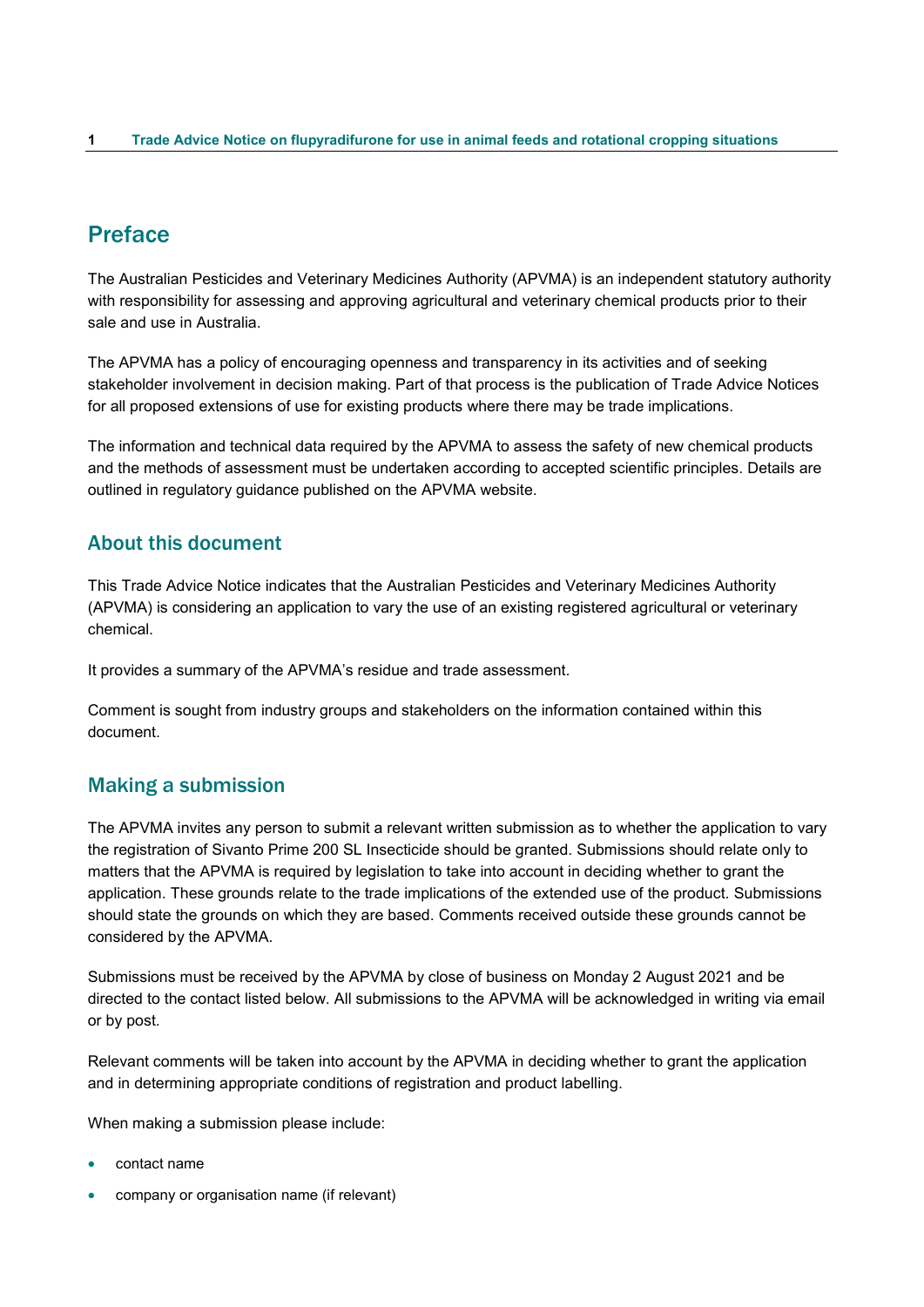- email or postal address (if available)
- the date you made the submission.

**Please note**: submissions will be published on the APVMA's website, unless you have asked for the submission to remain confidential, or if the APVMA chooses at its discretion not to publish any submissions received (refer to the [public consultation coversheet\)](https://apvma.gov.au/node/72856).

Please lodge your submission using the [public consultation coversheet,](https://apvma.gov.au/node/72856) which provides options for how your submission will be published.

Note that all APVMA documents are subject to the access provisions of the *Freedom of Information Act 1982* and may be required to be released under that Act should a request for access be made.

Unless you request for your submission to remain confidential, the APVMA may release your submission to the applicant for comment.

Written submissions should be addressed to:

Executive Director, Risk Assessment Capability Australian Pesticides and Veterinary Medicines Authority GPO Box 3262 Sydney NSW 2001

**Phone:** +61 2 6770 2300 **Email:** enquiries@apvma.gov.au

# <span id="page-5-0"></span>Further information

Further information can be obtained via the contact details provided above.

Further information on Trade Advice Notices can be found on the APVMA website: [apvma.gov.au.](http://www.apvma.gov.au/)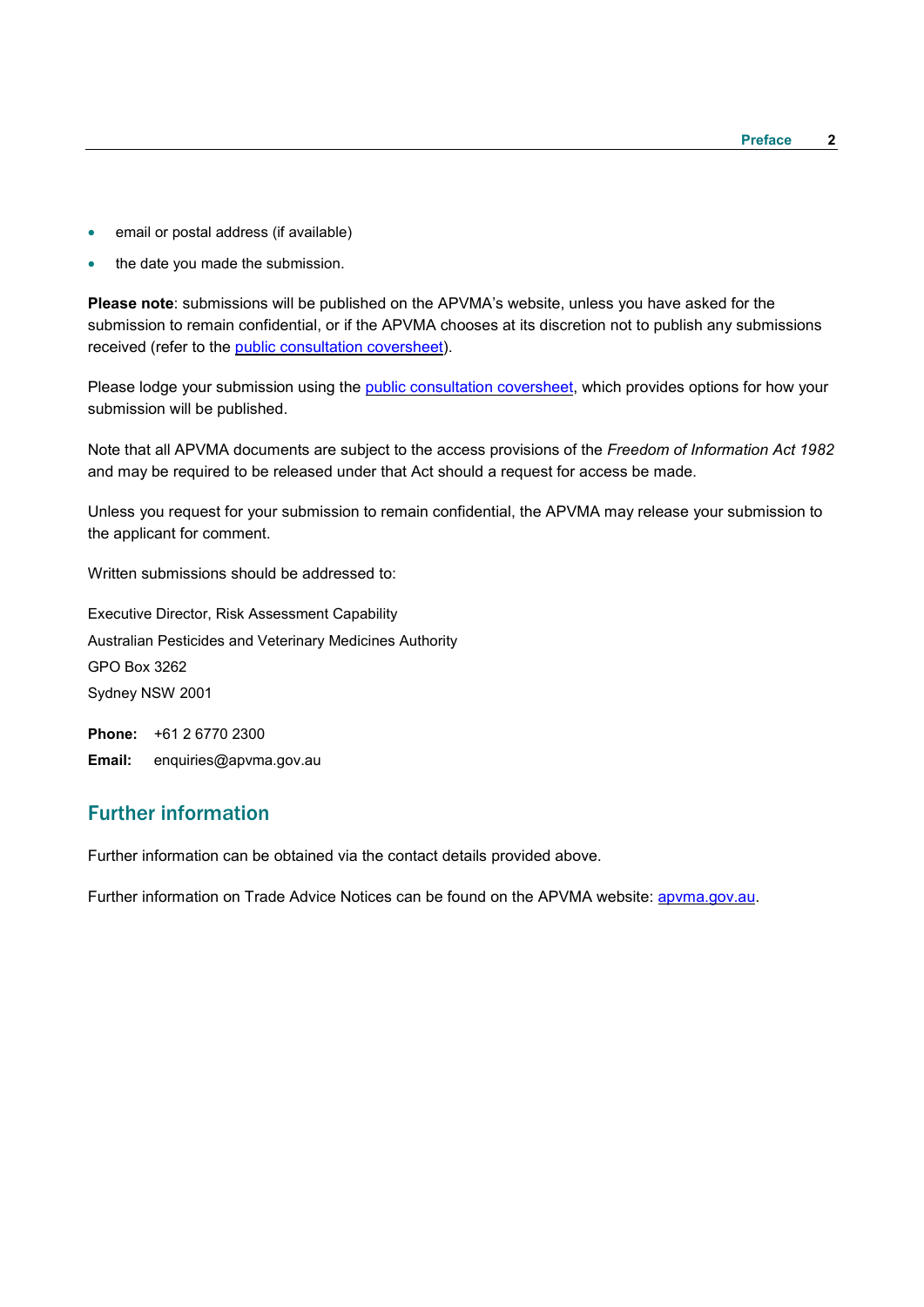# <span id="page-6-0"></span>Introduction

The APVMA has before it an application from Bayer CropScience Pty Ltd to vary the registration of Sivanto Prime 200 SL Insecticide (containing flupyradifurone) to add uses on selected tropical fruit (avocado, mango and papaya) and vegetables (cucurbits, fruiting vegetables other than cucurbits, green beans, potatoes and sweet potatoes). The proposed primary crops are not significant export commodities according to the APVMA Regulatory Guidelines – Data Guidelines: Agricultural - Overseas trade (Part 5B).

However, a use is proposed on green beans, the forage and fodder of which may be fed to livestock. The proposed use of flupyradifurone on vegetables is also the first use in Australia in rotational cropping situations and has the potential to cause detectable residues in rotational or following crops that are major export commodities and are significant feeds for livestock, such as cereals, oilseeds and pulses.

The potential for the proposed use to result in residues in animal commodities and rotational crops which are major export commodities (such as cereals, oilseeds and pulses) will be discussed in this Trade Advice Notice.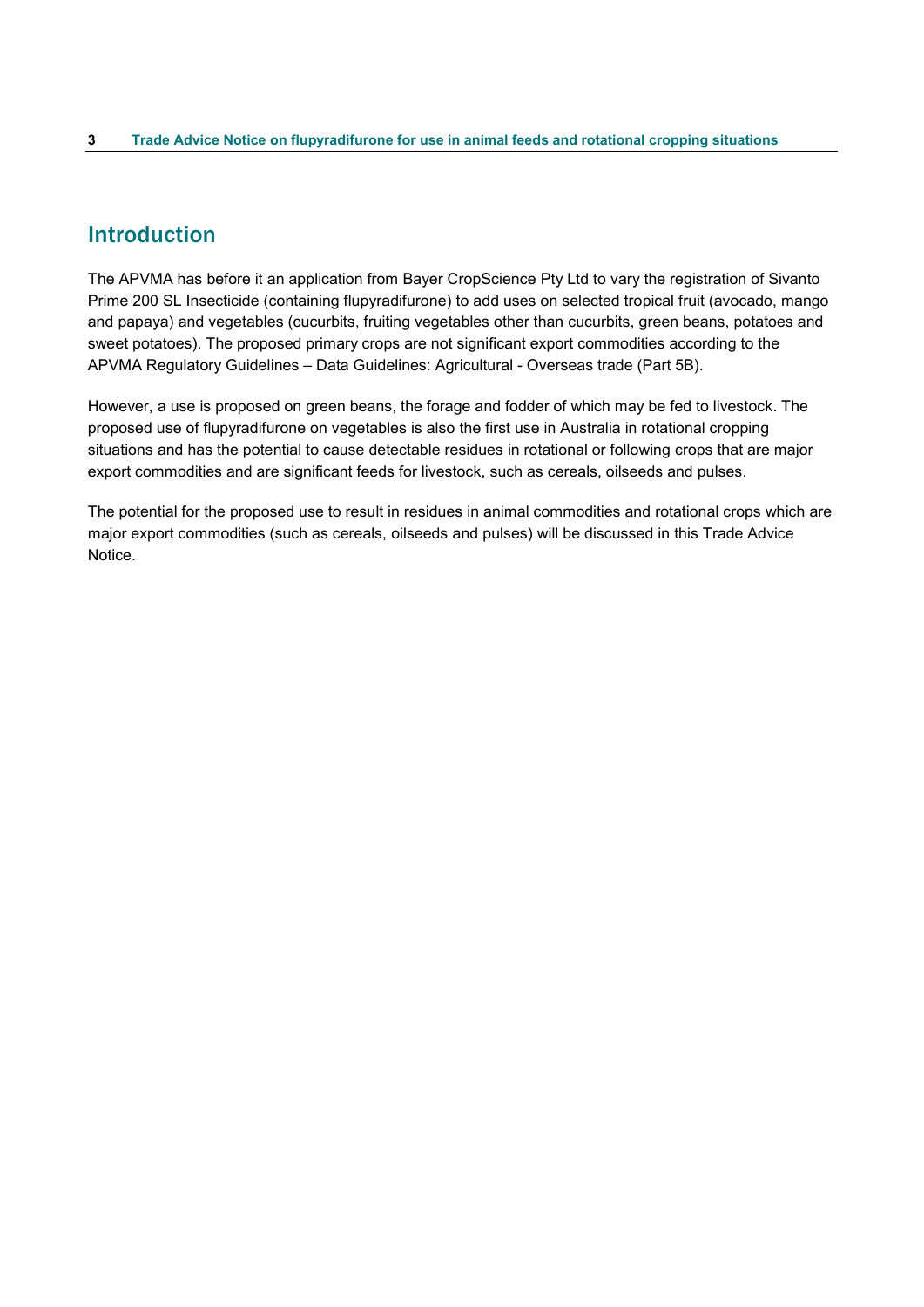# <span id="page-7-0"></span>Trade considerations

# <span id="page-7-1"></span>Commodities exported

Cereals, selected pulses (lupins, field peas, chickpeas, faba beans, navy beans and mung beans) and selected oilseeds (canola and cotton seed) are considered to be major export commodities, as are commodities of animal origin, such as meat, offal and dairy products, which may be derived from livestockfed feeds produced from green bean forage/fodder and following crops. Residues in these commodities resulting from the use of Sivanto Prime 200 SL Insecticide may have the potential to unduly prejudice trade.

# <span id="page-7-2"></span>Destination and value of exports

Exports of Australian cereals, pulses, canola and cotton are detailed below (Agricultural Commodity Statistics, Australian Bureau of Agriculture and Resource Economics and Sciences, Commonwealth of Australia).

Total exports of barley were estimated at 3,784 kilotonnes in 2019/20, valued at \$1.49 billion. Total exports of wheat (including flour) were 9,805 kilotonnes in 2018/19, valued at \$3.67 billion. Total exports of oats in 2019/20 were estimated at 145 kilotonnes, valued at \$136 million. Exports of sorghum in 2019/20 were estimated at 72 kilotonnes, valued at \$34.8 million. Maize exports in 2019/20 were estimated at 41.4 kilotonnes, valued at \$21.9 million.

Total oilseed exports in 2019/20 (including canola, cottonseed, linseed, peanuts, safflower, soya bean and sunflower) were 1,727 kilotonnes, worth \$1.19 billion. Total vegetable oil exports (including canola, cottonseed, linseed, palm, peanut, safflower, soya bean, sunflower and olive) were 224 kilotonnes, at a value of \$380 million, in 2019/20. Total oilseed meal exports in 2019/20 were 8.3 kilotonnes at a value of \$7.2 million.

Total pulse exports were valued at \$1.246 billion, in 2019/20, with the most significant export commodities being chickpeas (370 kt, \$306 million), lupins (230 kt, \$95 million) and field peas (59.9 kt, \$38.6 million)

| <b>Commodity</b>                              | <b>Major destinations</b>                                                                                  |
|-----------------------------------------------|------------------------------------------------------------------------------------------------------------|
| Barley                                        | China, Thailand, Japan, Vietnam, Korea, United Arab Emirates, the Philippines, Taiwan                      |
| Wheat                                         | The Philippines, Indonesia, Korea, Japan, Vietnam, Malaysia, Iraq, New Zealand,<br>Kuwait, Yemen, Thailand |
| Sorghum                                       | China, Taiwan, Japan                                                                                       |
| Cottonseed (including<br>seed, oil, and meal) | Japan, Korea                                                                                               |
| Canola (including seed,<br>oil and meal)      | China, Germany, the Netherlands, Belgium, Japan                                                            |

#### <span id="page-7-3"></span>Table 1: Major destinations for Australian cereal, oilseed and pulse exports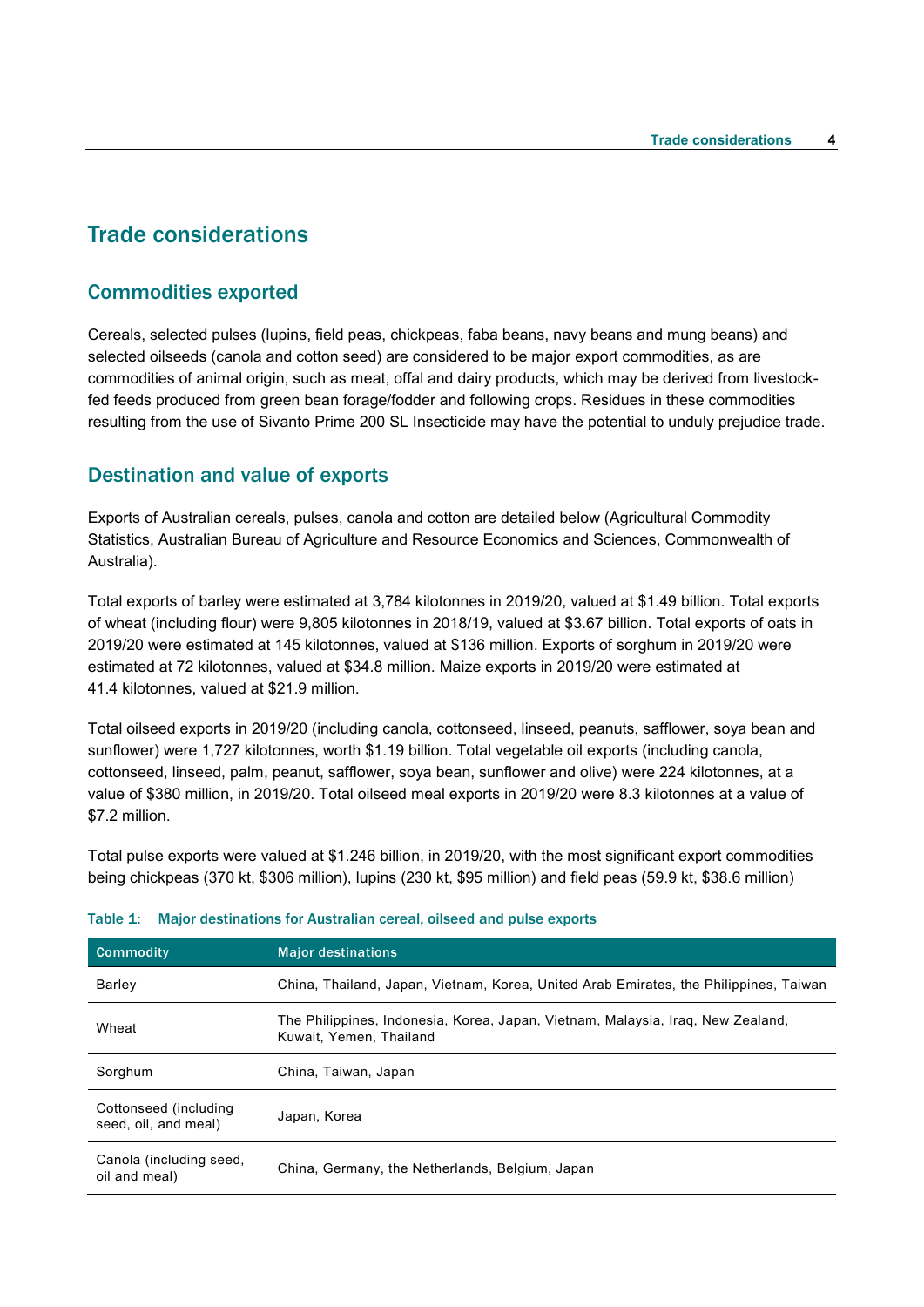The significant export markets for Australian beef, sheep, pig meat and offals are listed in the APVMA Regulatory Guidelines – Data Guidelines: Agricultural - Overseas trade (Part 5B).

# <span id="page-8-1"></span><span id="page-8-0"></span>Proposed Australian use pattern

|  |  |  |  | Table 2: Proposed use pattern – Sivanto Prime 200 SL Insecticide (200 $g/L$ flupyradifurone) |
|--|--|--|--|----------------------------------------------------------------------------------------------|
|--|--|--|--|----------------------------------------------------------------------------------------------|

| <b>Crop</b>                                                                                       | <b>Pest</b>                                                                                                         | Rate                                              | <b>WHP</b>                                                   | <b>Critical comments</b>                                                                                                                                                                                                                                   |
|---------------------------------------------------------------------------------------------------|---------------------------------------------------------------------------------------------------------------------|---------------------------------------------------|--------------------------------------------------------------|------------------------------------------------------------------------------------------------------------------------------------------------------------------------------------------------------------------------------------------------------------|
| Avocados,<br>mangoes,<br>papayas                                                                  | Banana spotting<br>bug (Amblypelta<br>lutescens), fruit<br>spotting bug<br>(Amblypelta<br>nitida), mango            | 75 or 100<br>mL/100 L<br>(up to 20 g<br>ai/100 L) | Avocado<br>1 day $(H)$<br>Mango,<br>papaya<br>$3$ days $(H)$ | Monitor crops and apply once local thresholds<br>are reached. Where applicable, use the<br>higher rate during periods of high pest<br>pressure or when longer residual control is<br>desired. Do not re-apply within 14 days of<br>previous Sivanto Spray. |
|                                                                                                   | planthopper,<br>green<br>planthopper                                                                                |                                                   |                                                              | Apply a maximum of 2 applications of Sivanto<br>Prime to a block in a 12-month period. DO<br>NOT exceed 1 L of Sivanto Prime per hectare<br>per application. DO NOT apply more than one<br>application during flowering.                                   |
|                                                                                                   |                                                                                                                     |                                                   |                                                              | Calibrate spray equipment to ensure thorough<br>coverage of foliage, flowers and fruit using<br>dilute spraying equipment to the point of run-<br>off. In papaya a minimum water volume of<br>360 L/ha is recommended.                                     |
|                                                                                                   |                                                                                                                     |                                                   |                                                              | Concentrate spraying is not appropriate for<br>this use. Refer to 'Application' section in<br><b>GENERAL INSTRUCTIONS for more</b><br>information.                                                                                                         |
| Cucurbits,<br>eggplant,<br>peppers                                                                | Silverleaf<br>whitefly<br>(Bemisia tabaci<br>Biotype B)<br>Greenhouse<br>whitefly<br>(Trialeurodes<br>vaporariorum) | 750 mL/ha<br>0R                                   | 1 day $(H)$                                                  | Monitor crops and commence applications<br>once local thresholds are reached. Continue<br>to monitor crops and make subsequent                                                                                                                             |
| (capsicum and<br>chili), tomatoes<br>(includes<br>protected<br>cropping<br>production<br>systems) |                                                                                                                     | Dilute<br>spraying<br>75 mL/100 L                 |                                                              | applications as necessary. Do not reapply<br>within 7 days of a previous Sivanto Prime<br>spray.                                                                                                                                                           |
|                                                                                                   |                                                                                                                     | (150 g ai/ha<br>or 15 g<br>ai/100 L)              |                                                              | Do not apply more than 2 applications of<br>Sivanto Prime per hectare per year to the<br>same cropping ground, including areas which<br>have been double cropped.                                                                                          |
|                                                                                                   | Green peach<br>aphid (Myzus<br>persicae)                                                                            | 750 mL/ha<br>0R                                   |                                                              | Ensure thorough spray coverage of the target<br>crop. Dilute spraying is recommended for                                                                                                                                                                   |
|                                                                                                   |                                                                                                                     | Dilute                                            |                                                              | most trellised crops, particularly those grown<br>in protected cropping systems. For dilute                                                                                                                                                                |
|                                                                                                   |                                                                                                                     | spraying<br>75 mL/100 L                           |                                                              | spraying apply to the point of run-off, using<br>application volumes of up to 1000 L/ha - refer                                                                                                                                                            |
|                                                                                                   | Cotton aphid                                                                                                        | 750 mL/ha                                         |                                                              | 'Application' section in GENERAL<br>INSTRUCTIONS.                                                                                                                                                                                                          |
|                                                                                                   | (Aphis gossypii)                                                                                                    | 0R                                                |                                                              | Note: This use is subject to a CropLife<br>resistance management strategy. Refer to                                                                                                                                                                        |
|                                                                                                   |                                                                                                                     | <b>Dilute</b><br>spraying                         |                                                              | croplife.org.au for more information.                                                                                                                                                                                                                      |
|                                                                                                   |                                                                                                                     | 75 mL/100 L                                       |                                                              |                                                                                                                                                                                                                                                            |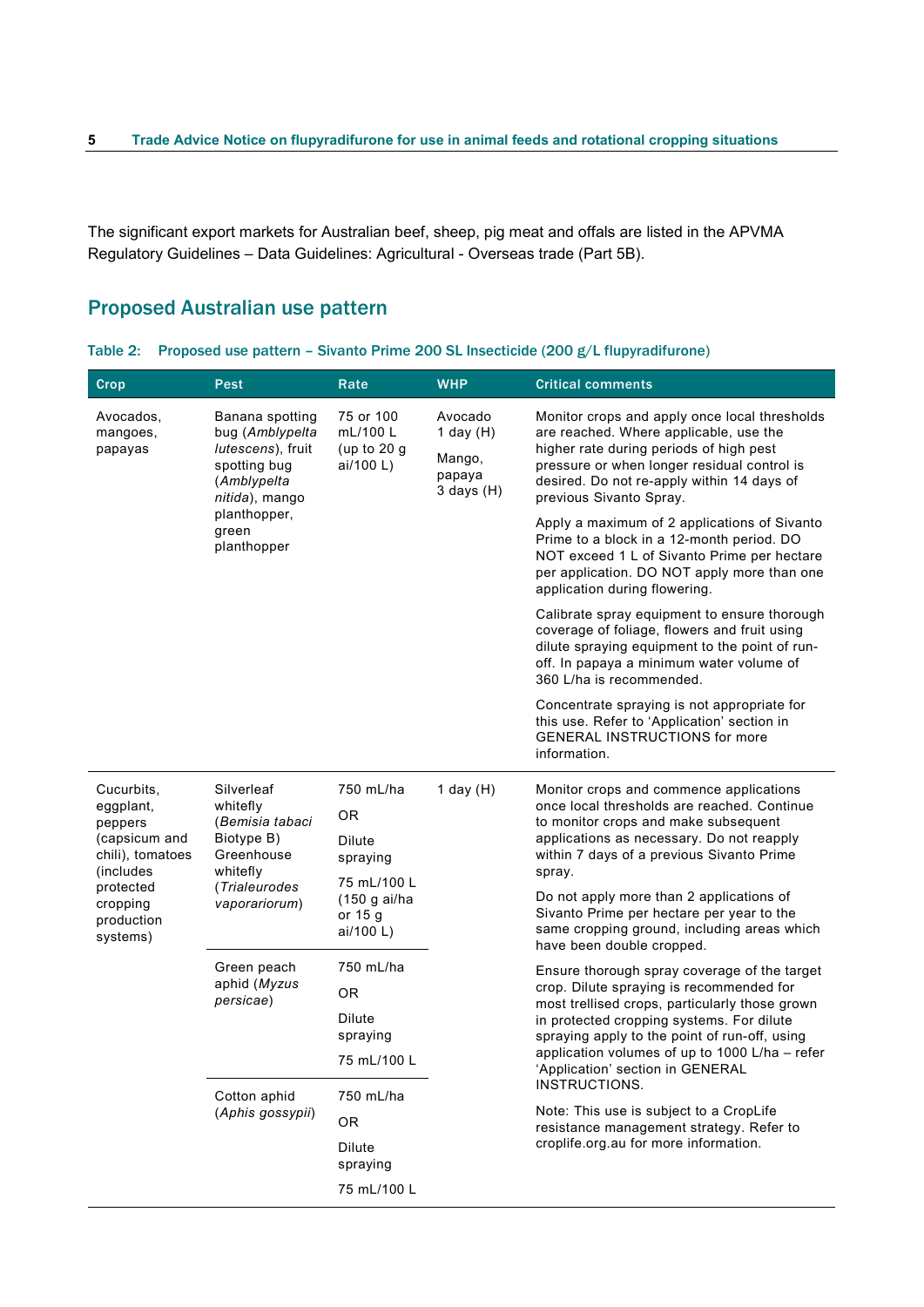| Crop                                        | <b>Pest</b>                                                                                                                              | Rate | <b>WHP</b>                                                                                                                                                                                                               | <b>Critical comments</b>                                                                                                                                          |
|---------------------------------------------|------------------------------------------------------------------------------------------------------------------------------------------|------|--------------------------------------------------------------------------------------------------------------------------------------------------------------------------------------------------------------------------|-------------------------------------------------------------------------------------------------------------------------------------------------------------------|
| Green beans,<br>potatoes, sweet<br>potatoes | Silverleaf<br>750 mL/ha<br>7 days $(H)$<br>(150 g ai/ha)<br>whitefly<br>Beans 7<br>(Bemisia tabaci<br>days $(G)$<br>Biotype B)<br>spray. |      | Monitor crops and commence applications<br>once local thresholds are reached. Continue<br>to monitor crops and make subsequent<br>applications as necessary. Do not reapply<br>within 7 days of a previous Sivanto Prime |                                                                                                                                                                   |
|                                             |                                                                                                                                          |      |                                                                                                                                                                                                                          | Do not apply more than 2 applications of<br>Sivanto Prime per hectare per year to the<br>same cropping ground, including areas which<br>have been double cropped. |
|                                             |                                                                                                                                          |      |                                                                                                                                                                                                                          | Ensure thorough coverage of the target crop<br>- refer 'Application' section in GENERAL<br>INSTRUCTIONS.                                                          |
|                                             |                                                                                                                                          |      |                                                                                                                                                                                                                          | Note: This use is subject to a CropLife<br>resistance management strategy. Refer to<br>croplife.org.au for more information.                                      |

#### Withholding periods:

#### Harvest:

Avocados, cucurbits, eggplant, peppers (capsicum and chili), tomatoes: DO NOT harvest for one day after application; mangoes, papayas: DO NOT harvest for 3 days after application; green beans, potatoes, sweet potatoes: DO NOT harvest for 7 days after application.

#### Grazing:

Tree crops: DO NOT graze treated orchards; green beans: DO NOT graze or cut for stock food for 7 days after application.

#### Restraints:

DO NOT apply by aircraft to tree crops.

DO NOT apply if heavy rain or storms are forecast within 3 days.

DO NOT irrigate to the point of run-off for at least 3 days after application.

#### LIVESTOCK DESTINED FOR EXPORT MARKETS

The grazing withholding period only applies to stock slaughtered for the domestic market. Some export markets apply different standards. To meet these standards, ensure that in addition to complying with the grazing withholding period, the Export Slaughter Interval is observed before stock are sold or slaughtered.

EXPORT SLAUGHTER INTERVAL (ESI) – 7 DAYS

LIVESTOCK THAT HAS BEEN GRAZED ON OR FED TREATED CROPS SHOULD BE PLACED ON CLEAN FEED FOR 7 DAYS PRIOR TO SLAUGHTER.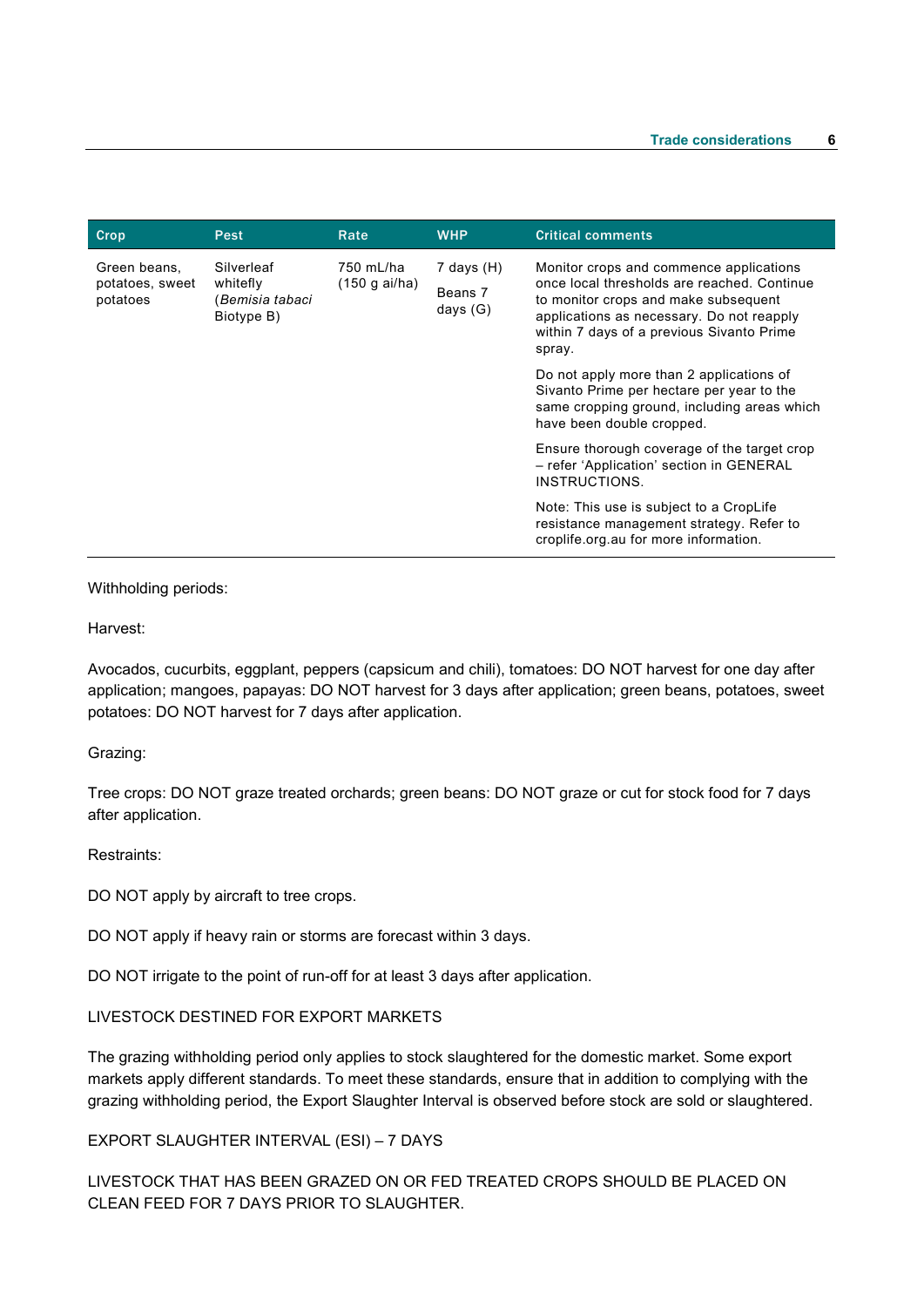Trade advice:

Growers should note that suitable MRLs or import tolerances do not exist in all markets for produce treated with Sivanto Prime 200 SL. If you are growing produce for export, please check with Bayer CropScience Pty Ltd or your industry body for the latest information on any potential trade issues and their management before using Sivanto Prime.

# <span id="page-10-1"></span><span id="page-10-0"></span>Results from residues trials presented to the APVMA

#### Green beans

The applicant provided full details of GLP Australian residue trials on green beans. Residues in the bean pods (with seeds) and the animal feeds of forage and fodder are summarised below:

| Crop           | Location  | <b>Treatment</b>          | <b>Portion</b><br>analysed | Parent residues after 7 day WHP (mg/kg)                               |
|----------------|-----------|---------------------------|----------------------------|-----------------------------------------------------------------------|
| Green beans    | Australia | 150 g ai/ha<br>$\times$ 2 | Pods                       | $0.01, 0.02, 0.02, 0.07, 0.16, 0.17, 0.38$ and<br>0.44                |
| Snap beans and | North     | $205$ g ai/ha             | Pods                       | $0.01, 0.06, 0.13, 0.16, 0.18, 0.21, 0.24, 0.57,$                     |
| snow peas      | America   | $\times$ 2                |                            | 0.58, 0.81, 0.95, 0.98, 1.18 and 1.21                                 |
| Lima beans     | North     | $205$ g ai/ha             | Succulent                  | $0.01$ , $0.01$ , $0.01$ , $0.01$ , $0.02$ , $0.03$ , $0.07$ , $0.10$ |
|                | America   | $\times$ 2                | seeds                      | and $0.11$                                                            |

<span id="page-10-2"></span>Table 3: Parent residues in green bean pods and succulent seeds

#### <span id="page-10-3"></span>Table 4: Parent + DFA residues in green bean pods and succulent seeds

| Crop           | Location  | <b>Treatment</b>     | <b>Portion</b><br>analysed | Highest total parent + DFA residues after 7<br>day WHP $(mg/kg)$ |
|----------------|-----------|----------------------|----------------------------|------------------------------------------------------------------|
| Green beans    | Australia | 150 g ai/ha ×<br>2   | Pods                       | $0.50$ (2), $0.52$ (2), $0.60$ , $0.64$ , $0.85$ and $1.27$      |
| Snap beans and | North     | 205 q ai/ha $\times$ | Pods                       | $0.50, 0.66, 0.77, 0.90, 0.98, 1.0 (2), 1.4, 1.5$                |
| snow peas      | America   | 2                    |                            | $(2)$ , 1.6, 2.0, 2.1 and 2.6                                    |
| Lima beans     | North     | 205 g ai/ha $\times$ | Succulent                  | $<$ 0.06 (2), 0.06, 0.08, 0.13 (2), 0.30, 0.32 and               |
|                | America   | 2                    | seeds                      | 0.74                                                             |

Based on the available data for beans (pods and succulent seeds) the OECD MRL calculator recommends and MRL of 2 mg/kg (STMR = 0.13 mg/kg, n = 31). An MRL of 2 mg/kg is recommended for flupyradifurone on VP 0526 common bean (pods and/or immature seeds) based on a highest residue in pods of 1.21 mg/kg from the overseas trials and 0.44 mg/kg from the Australian trials.

6-Chloronicotinic acid (6-CNA) is a metabolite which is not included in the residue definition flupyradifurone as it is also a metabolite of imidacloprid. It is the target analyte for imidacloprid common moiety analytical methods and therefore consideration of appropriate imidacloprid MRLs for coverage of expected 6-CNA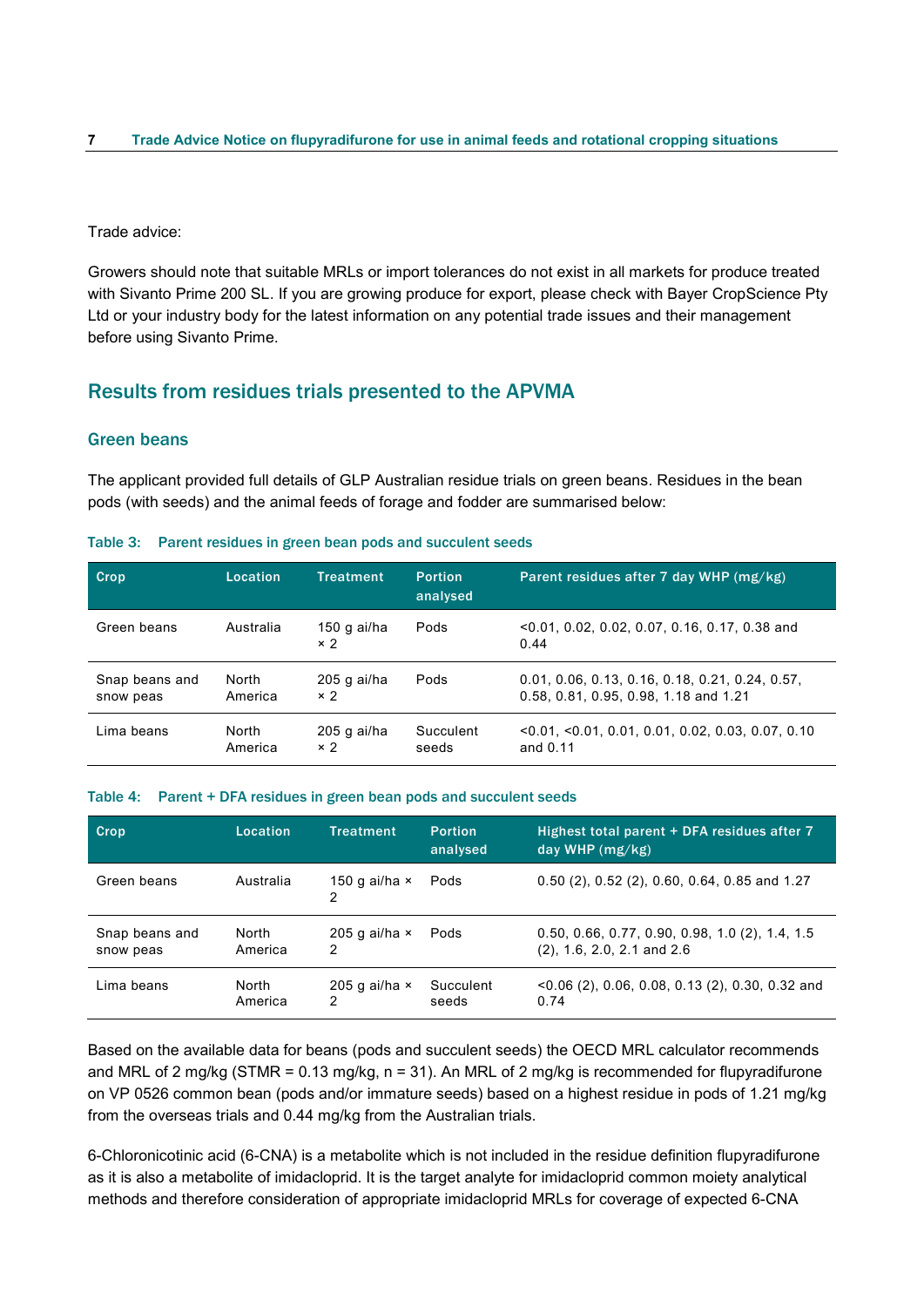residues is required. Residues of 6-CNA in the Australian green bean trials were 0.07, 0.08, 0.13, 0.16, 0.33, 0.43, 0.44 and 0.55 mg/kg. A highest 6-CNA residue of 0.55 mg/kg in bean pods after application of flupyradifurone would be equivalent to 0.89 mg imidacloprid equivs/kg (0.55  $\times$  255.7 ÷ 157.6). The current MRL of T1 mg/kg for imidacloprid on VP 0526 common bean (pods and/or immature seeds) should be replaced with a permanent MRL of 2 mg/kg to cover residues resulting from the proposed use of flupyradifurone.

<span id="page-11-1"></span>

| Crop              | Location  | <b>Treatment</b>     | Parent residues after 7 day WHP (mg/kg, dry weight) |
|-------------------|-----------|----------------------|-----------------------------------------------------|
| Green bean forage | Australia | 150 g ai/ha $\times$ | 0.14, 2.13, 4.29 and 8.08                           |
| Green bean fodder | Australia | 150 g ai/ha $\times$ | 0.35, 0.42, 1.15, 5.19, 6.74, 9.27, 11.50 and 12.87 |

#### <span id="page-11-2"></span>Table 6: Parent + DFA residues in green bean forage and fodder

| Crop              | Location  | <b>Treatment</b>          | Highest total parent + DFA residues after 7 day WHP<br>(mg/kg, dry weight) |
|-------------------|-----------|---------------------------|----------------------------------------------------------------------------|
| Green bean forage | Australia | 150 g ai/ha $\times$<br>2 | 3.14, 5.13, 6.24 and 10.08                                                 |
| Green bean fodder | Australia | 150 g ai/ha $\times$      | 2.70, 3.85, 4.95, 8.79, 9.33, 12.41, 13.50 and 16.47                       |

*DFA = difluoroacetic acid (metabolite included in the residue definition for dietary risk assessment).*

Based on the combined data set for parent residue in forage and fodder the OECD MRL calculator recommends an MRL of 30 mg/kg (unrounded MRL 23.3 mg/kg, STMR 4.74 mg/kg, n = 12). MRLs of 20 mg/kg are recommended for flupyradifurone on both AL 0061 bean fodder and AL 1030 bean forage (green) based on highest dry weight residues of 12.87 and 8.08 mg/kg of parent in fodder and forage respectively.

Residues of 6-CNA in green bean fodder from the Australian trials were 0.25, 0.30, 0.32, 0.95, 1.16, 1.17, 1.19 and 1.60 mg/kg on a dry weight basis. Residues of 6-CNA in green bean forage from the Australian trials were 0.29, 0.56, 0.88 and 1.00 mg/kg on a dry weight basis. Residues of 6-CNA in bean forage and fodder resulting from use of flupyradifurone would be covered by the current MRL for imidacloprid in legume animal feeds at 15 mg/kg.

### <span id="page-11-0"></span>Rotational crops

The applicant has provided full details of a number of overseas GLP field rotational crop studies. Residues of 6-CNA were not significant in rotational crops. Highest residues of parent and of parent + DFA metabolite are summarised in the following tables.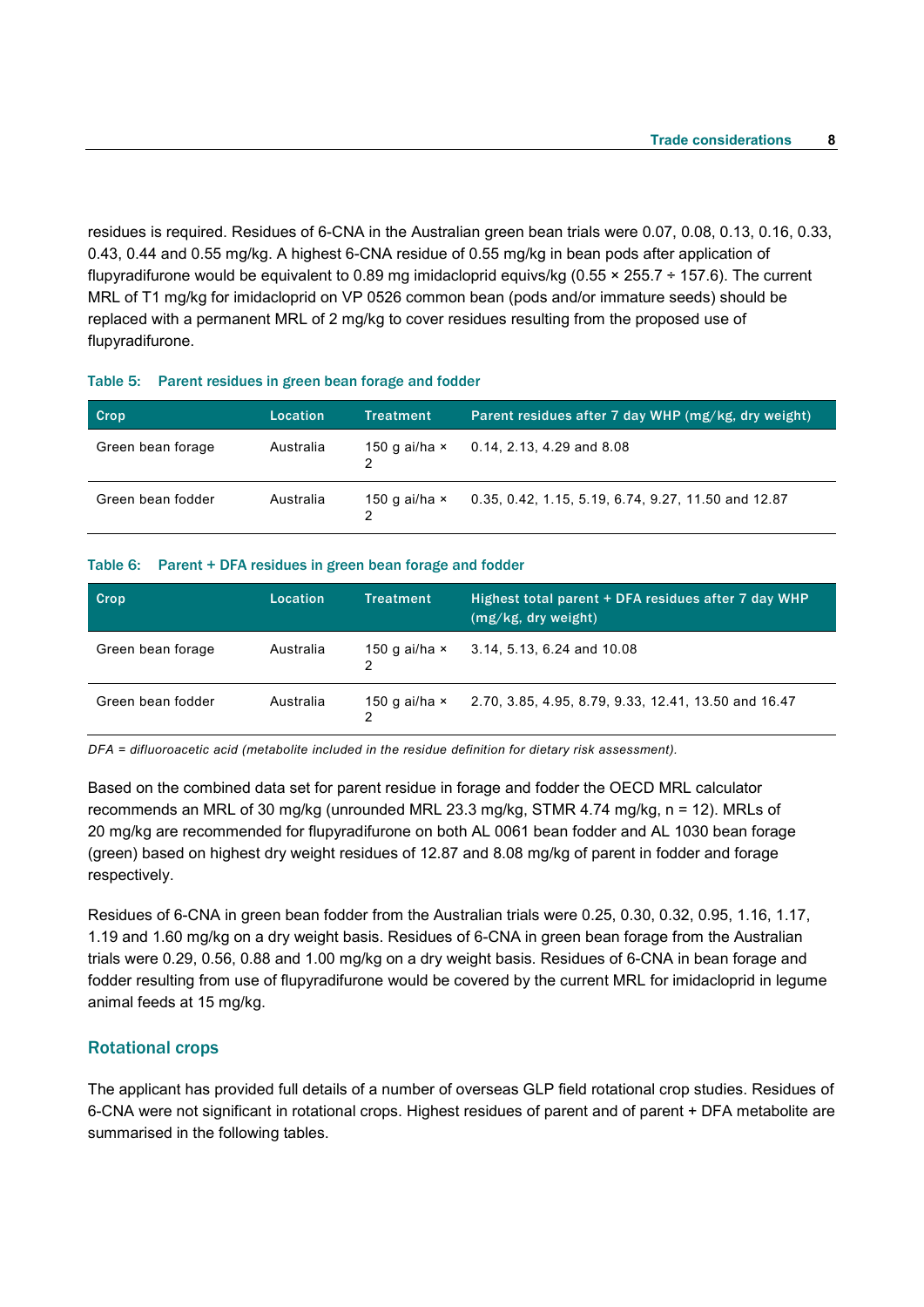| <b>Rotational crop</b>                                | No. of<br>trials        | Rate (g<br>ai/ha) | High flupyradifurone residue, mg/kg after application to bare<br>soil or primary crop |                         |                          |                          |
|-------------------------------------------------------|-------------------------|-------------------|---------------------------------------------------------------------------------------|-------------------------|--------------------------|--------------------------|
|                                                       |                         |                   | $13 - 14$ day<br>PBI                                                                  | $21 - 41$ day<br>PBI    | $61 - 204$ day<br>PBI    | $266 - 363$<br>day PBI   |
| Cereal forage                                         | $\overline{4}$          | 200               |                                                                                       | $0.02$ (bare<br>soil)   | 0.01 (primary<br>crop)   | 0.03 (primary<br>crop)   |
| Cereal grain                                          | 4                       | 200               |                                                                                       | $<$ 0.01 (bare<br>soil) | < 0.01<br>(primary crop) | < 0.01<br>(primary crop) |
| Cereal straw                                          | 4                       | 200               |                                                                                       | $0.04$ (bare<br>soil)   | 0.02 (primary<br>crop)   | < 0.01<br>(primary crop) |
| Root and tuber veg.<br>(roots) (carrot and<br>turnip) | $\overline{4}$          | 200               |                                                                                       | $<$ 0.01 (bare<br>soil) | < 0.01<br>(primary crop) | < 0.01<br>(primary crop) |
| Leafy veg                                             | 4                       | 200               |                                                                                       | $0.08$ (bare<br>soil)   | 0.03 (primary<br>crop)   | 0.02 (primary<br>crop)   |
| Sugar cane                                            | $\overline{\mathbf{4}}$ | 400               | $<$ 0.01 (bare<br>soil)                                                               |                         |                          |                          |
| Sugar cane<br>(processing)                            | 1                       | 2100              | $< 0.01 - in$<br>cane (bare<br>soil)                                                  |                         |                          |                          |
| Potato                                                | $\overline{4}$          | $2 \times 125$    |                                                                                       | $<$ 0.01 (bare<br>soil) |                          |                          |
| Cucumber                                              | 4                       | 2 × 125           |                                                                                       | $<$ 0.01 (bare<br>soil) |                          |                          |
| Leek                                                  | 4                       | 2 × 125           |                                                                                       | $<$ 0.01 (bare<br>soil) |                          |                          |
| French bean                                           | $\overline{4}$          | 2 × 125           |                                                                                       | $<$ 0.01 (bare<br>soil) |                          |                          |
| Onion                                                 | 4                       | $2 \times 125$    |                                                                                       | $< 0.01$ (bare<br>soil) |                          |                          |
| Pea, field (dry)                                      | 4                       | 2 × 125           |                                                                                       | $<$ 0.01 (bare<br>soil) |                          |                          |
| Winter rape (seed)                                    | $\overline{\mathbf{4}}$ | $2 \times 125$    |                                                                                       | $<0.01$ (bare<br>soil)  |                          |                          |
| Strawberry                                            | $\overline{\mathbf{4}}$ | 300               |                                                                                       | $< 0.01$ (bare<br>soil) | $<$ 0.01 (bare<br>soil)  | $<$ 0.01 (bare<br>soil)  |
| Potato                                                | 4                       | 300               |                                                                                       |                         | $<$ 0.01 (bare<br>soil)  | $<$ 0.01 (bare<br>soil)  |

#### <span id="page-12-0"></span>Table 7: Highest residues of parent in field rotational crop studies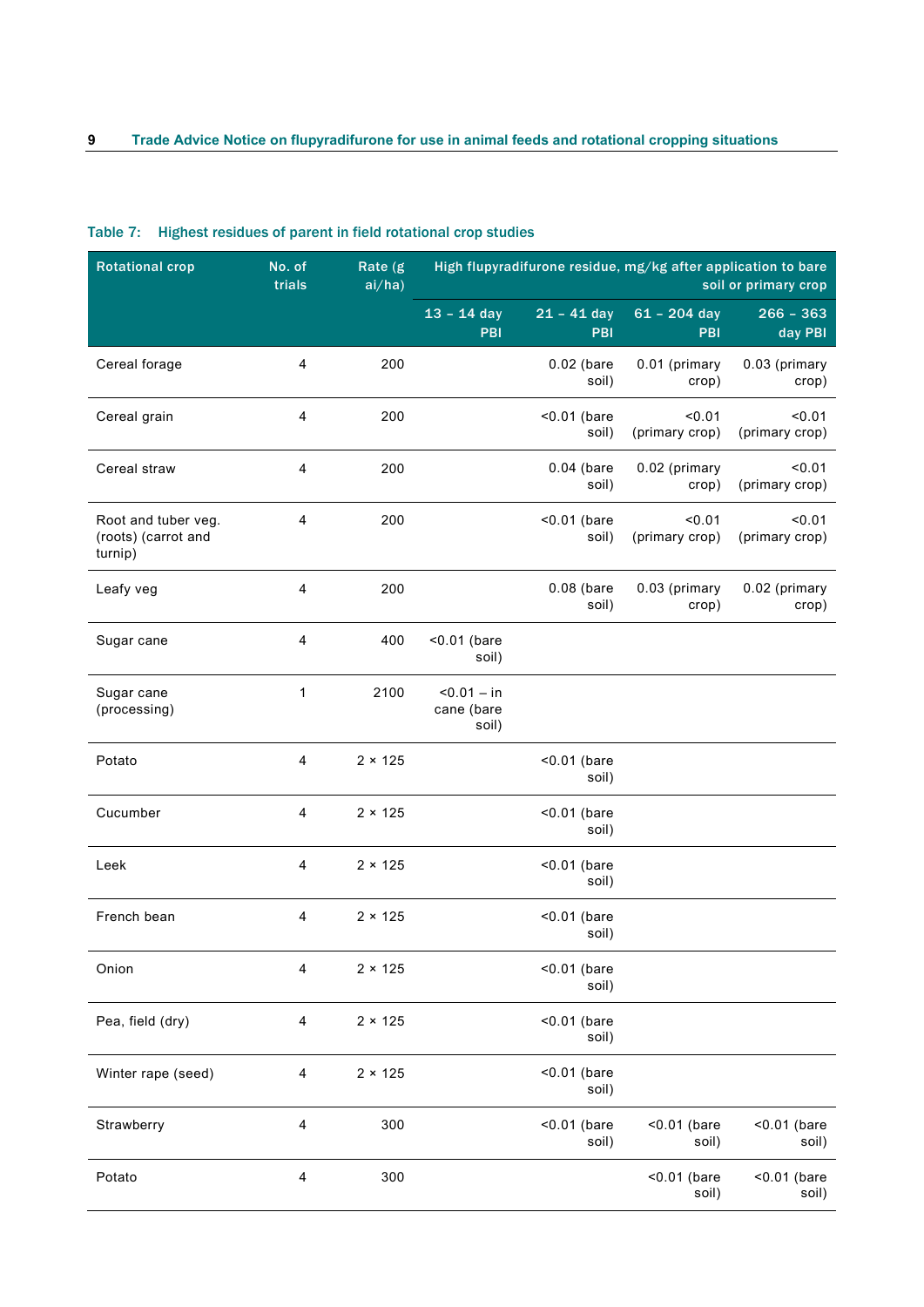| <b>Rotational crop</b>        | No. of<br>trials | Rate (g<br>ai/ha) | High flupyradifurone residue, mg/kg after application to bare<br>soil or primary crop |                             |                              |                         |
|-------------------------------|------------------|-------------------|---------------------------------------------------------------------------------------|-----------------------------|------------------------------|-------------------------|
|                               |                  |                   | $13 - 14$ day<br>PBI                                                                  | $21 - 41$ day<br><b>PBI</b> | $61 - 204$ day<br><b>PBI</b> | $266 - 363$<br>day PBI  |
| Cauliflower/broccoli          | 4                | 300               |                                                                                       | $< 0.01$ (bare<br>soil)     | $< 0.01$ (bare<br>soil)      | $< 0.01$ (bare<br>soil) |
| Rape seed (seed)              | 4                | $175 - 214$       |                                                                                       |                             | $<0.01$ (bare<br>soil)       | $< 0.01$ (bare<br>soil) |
| Rape seed (green<br>material) | 5                | $175 - 214$       |                                                                                       |                             | $< 0.01$ (bare<br>soil)      | $< 0.01$ (bare<br>soil) |
| Barley green material         | 4                | 175               |                                                                                       |                             | 0.013 (bare<br>soil)         | $< 0.01$ (bare<br>soil) |
| Barley grain                  | 4                | 175               |                                                                                       |                             | $< 0.01$ (bare<br>soil)      | $< 0.01$ (bare<br>soil) |
| Barley straw                  | 4                | 175               |                                                                                       |                             | 0.032 (bare<br>soil)         | 0.019 (bare<br>soil)    |
| Corn green material           | 4                | $175 - 186$       |                                                                                       |                             | 0.030 (bare<br>soil)         | $0.012$ (bare<br>soil)  |
| Corn kernel                   | $\overline{4}$   | $175 - 186$       |                                                                                       |                             | $<$ 0.01 (bare<br>soil)      | $<$ 0.01 (bare<br>soil) |
| Corn, rest of plant           | 4                | $175 - 186$       |                                                                                       |                             | 0.020 (bare<br>soil)         | 0.010 (bare<br>soil)    |

### <span id="page-13-0"></span>Table 8: Highest residues of parent + DFA metabolite in field rotational crop studies

| <b>Rotational crop</b>                                | No. of<br>trials | Rate (g)<br>ai/ha) | High flupyradifurone + DFA residue, mg equiv/kg after<br>application to bare soil or primary crop |                             |                              |                          |
|-------------------------------------------------------|------------------|--------------------|---------------------------------------------------------------------------------------------------|-----------------------------|------------------------------|--------------------------|
|                                                       |                  |                    | $13 - 14$ day<br>PBI                                                                              | $21 - 41$ day<br><b>PBI</b> | $61 - 204$ day<br><b>PBI</b> | $266 - 363$<br>day PBI   |
| Cereal forage                                         | 4                | 200                |                                                                                                   | $0.39$ (bare soil)          | $0.11$ (primary<br>crop)     | $0.18$ (primary<br>crop) |
| Cereal grain                                          | 4                | 200                |                                                                                                   | $0.64$ (bare soil)          | $0.27$ (primary<br>crop)     | $0.38$ (primary<br>crop) |
| Cereal straw                                          | 4                | 200                |                                                                                                   | $0.38$ (bare soil)          | $0.12$ (primary<br>crop)     | $0.18$ (primary<br>crop) |
| Root and tuber veg.<br>(roots) (carrot and<br>turnip) | 4                | 200                |                                                                                                   | $0.13$ (bare soil)          | 0.06 (primary<br>crop)       | $0.05$ (primary<br>crop) |
| Leafy veg                                             | 4                | 200                |                                                                                                   | $0.20$ (bare soil)          | $0.11$ (primary<br>crop)     | $0.10$ (primary<br>crop) |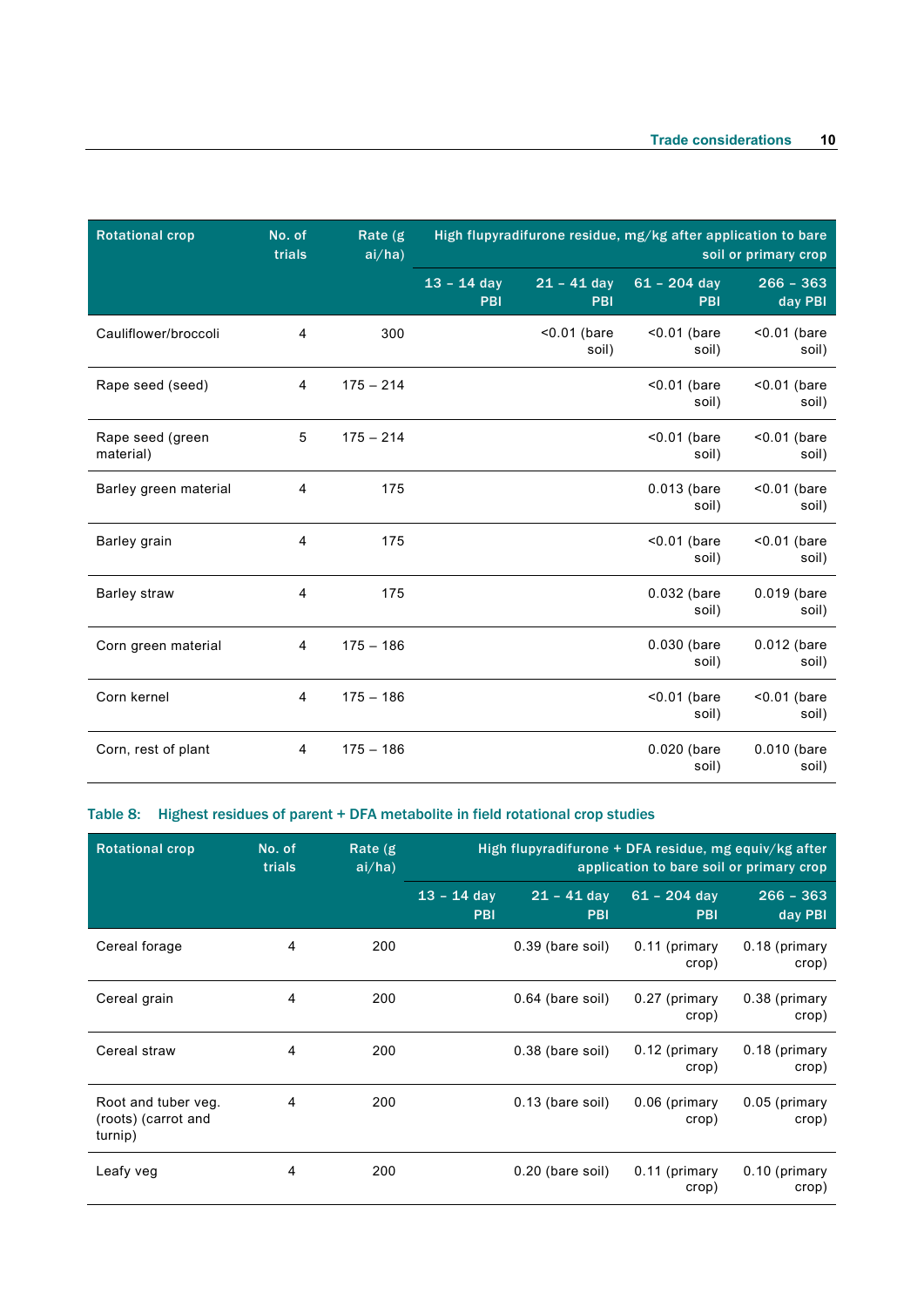| <b>Rotational crop</b>        | No. of<br>trials        | Rate (g<br>ai/ha) | High flupyradifurone + DFA residue, mg equiv/kg after<br>application to bare soil or primary crop |                             |                       |                        |
|-------------------------------|-------------------------|-------------------|---------------------------------------------------------------------------------------------------|-----------------------------|-----------------------|------------------------|
|                               |                         |                   | $13 - 14$ day<br>PBI                                                                              | $21 - 41$ day<br><b>PBI</b> | $61 - 204$ day<br>PBI | $266 - 363$<br>day PBI |
| Sugar cane                    | 4                       | 400               | $<$ 0.06 (bare<br>soil)                                                                           |                             |                       |                        |
| Sugar cane<br>(processing)    | 1                       | 2100              | $< 0.06 - in$<br>cane (bare<br>soil)                                                              |                             |                       |                        |
| Potato                        | 4                       | 2 × 125           |                                                                                                   | 0.26 (bare soil)            |                       |                        |
| Cucumber                      | 4                       | 2 × 125           |                                                                                                   | 0.42 (bare soil)            |                       |                        |
| Leek                          | 4                       | 2 × 125           |                                                                                                   | 0.24 (bare soil)            |                       |                        |
| French bean                   | 4                       | 2 × 125           |                                                                                                   | 1.1 (bare soil)             |                       |                        |
| Onion                         | 4                       | 2 × 125           |                                                                                                   | 0.17 (bare soil)            |                       |                        |
| Pea, field (dry)              | 4                       | 2 × 125           |                                                                                                   | 2.3 (bare soil)             |                       |                        |
| Winter rape (seed)            | 4                       | $2 \times 125$    |                                                                                                   | 0.16 (bare soil)            |                       |                        |
| Strawberry                    | 4                       | 300               |                                                                                                   | 0.37 (bare soil)            | $0.38$ (bare<br>soil) | $0.24$ (bare<br>soil)  |
| Potato                        | $\overline{\mathbf{4}}$ | 300               |                                                                                                   |                             | 0.27 (bare<br>soil)   | 0.067 (bare<br>soil)   |
| Cauliflower/broccoli          | 4                       | 300               |                                                                                                   | 0.21 (bare soil)            | $0.19$ (bare<br>soil) | $0.13$ (bare<br>soil)  |
| Rape seed (seed)              | 4                       | $175 - 214$       |                                                                                                   |                             | 0.077 (bare<br>soil)  | $0.05$ (bare<br>soil)  |
| Rape seed (green<br>material) | 5                       | $175 - 214$       |                                                                                                   |                             | $0.26$ (bare<br>soil) | $0.15$ (bare<br>soil)  |
| Barley green<br>material      | 4                       | 175               |                                                                                                   |                             | 0.143 (bare<br>soil)  | 0.091 (bare<br>soil)   |
| Barley grain                  | 4                       | 175               |                                                                                                   |                             | $0.38$ (bare<br>soil) | $0.27$ (bare<br>soil)  |
| <b>Barley straw</b>           | 4                       | 175               |                                                                                                   |                             | 0.142 (bare<br>soil)  | 0.119 (bare<br>soil)   |
| Corn green material           | 4                       | $175 - 186$       |                                                                                                   |                             | 0.091 (bare<br>soil)  | 0.038 (bare<br>soil)   |
| Corn kernel                   | $\overline{\mathbf{4}}$ | $175 - 186$       |                                                                                                   |                             | $0.12$ (bare<br>soil) | 0.099 (bare<br>soil)   |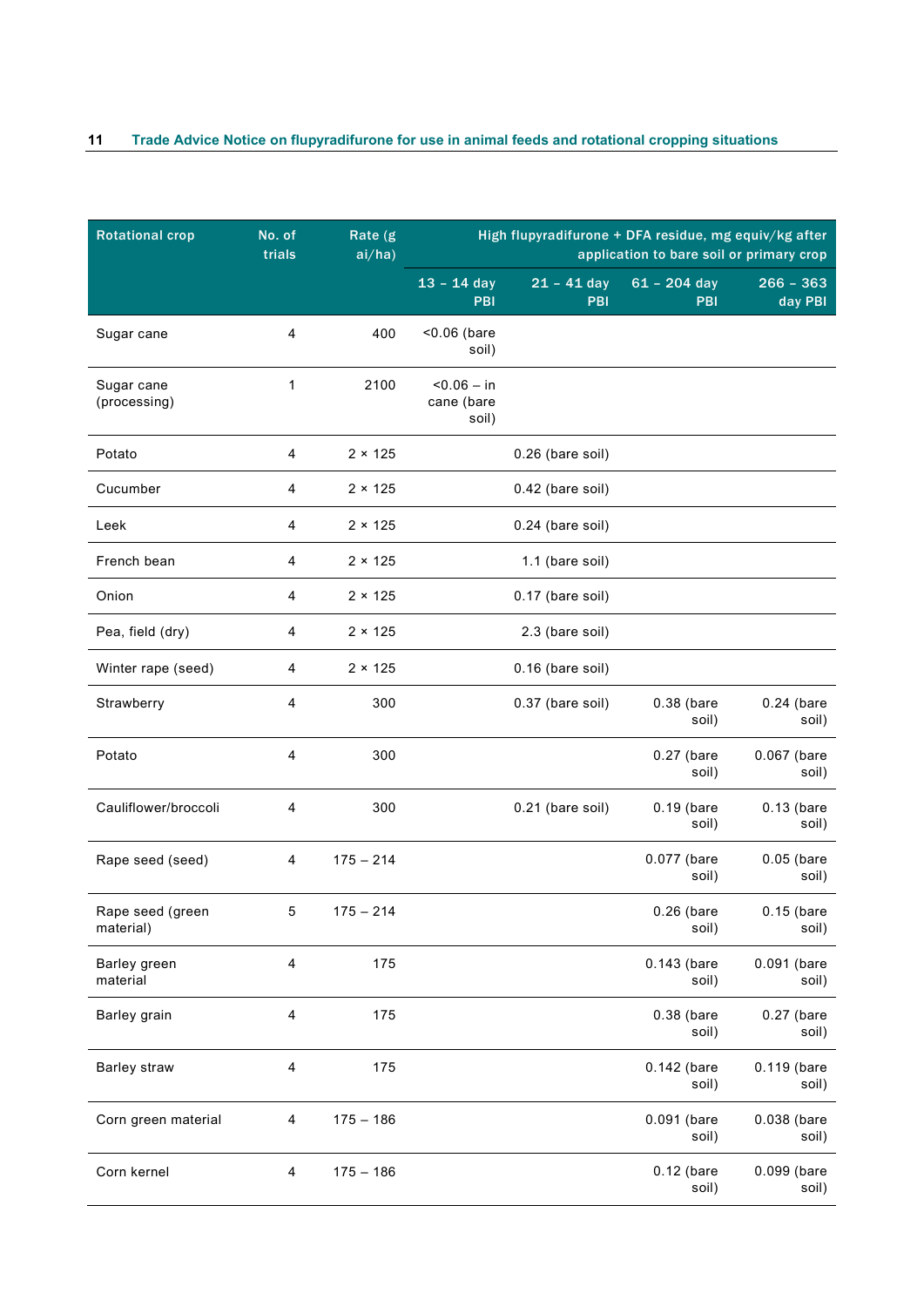| <b>Rotational crop</b> | No. of<br>trials | Rate $(g)$<br>ai/ha) | High flupyradifurone + DFA residue, mg equiv/kg after<br>application to bare soil or primary crop |                             |                              |                        |
|------------------------|------------------|----------------------|---------------------------------------------------------------------------------------------------|-----------------------------|------------------------------|------------------------|
|                        |                  |                      | $13 - 14$ day<br><b>PBI</b>                                                                       | $21 - 41$ day<br><b>PBI</b> | $61 - 204$ day<br><b>PBI</b> | $266 - 363$<br>day PBI |
| Corn, rest of plant    | 4                | $175 - 186$          |                                                                                                   |                             | 0.086 (bare<br>soil)         | $0.035$ (bare<br>soil) |

The highest parent residue in a rotational crop for human consumption was 0.08 mg/kg in lettuce after a 28 day plant back interval in European trials. Scaled for the total seasonal application rate of 300 g ai/ha, the estimated HR is 0.12 mg/kg (0.08 × 300 ÷ 200). An MRL of 0.2 mg/kg is recommended for flupyradifurone on 'all other foods'. It is noted that residues of parent in cereal grains, dry peas and rape seed were all <0.01 mg/kg, however application rates were less than the total proposed seasonal rate (175 – 250 g ai/ha, 0.58 – 0.83× total rate). The highest total residue of parent plus the DFA metabolite for dietary exposure assessment was 2.76 mg/kg in field peas (dry) (2.3  $\times$  300 ÷ 250).

Based on a highest estimated scaled parent dry weight residue of 0.18 mg/kg (0.03  $\div$  0.25  $\times$  300  $\div$ 200) in cereal green material an MRL of 0.3 mg/kg is recommended for flupyradifurone on primary feed commodities, except bean fodder and bean forage (green). The highest estimated scaled total parent + DFA residue in an animal feed for risk assessment was 2.34 mg/kg in cereal forage on a dry weight basis  $(0.39 \div 0.25 \times 300 \div 200)$ .

### <span id="page-15-0"></span>Animal commodities

The expected maximum livestock dietary burden for cattle will be as a result of the consumption of green bean fodder at 60% of the diet for beef cattle and 70% for dairy (OECD feed calculator) with a parent HR of 12.87 ppm. The maximum livestock dietary exposure to parent for compliance with MRLs is therefore 7.72 ppm for beef cattle and 9.01 ppm for dairy cattle from feeding on green bean fodder. Estimated residues of parent in tissues and milk based on extrapolation from residues observed in the transfer study after dosing at 23.1 ppm are calculated below:

| Feeding level (ppm)                  | <b>Milk</b>    | <b>Muscle</b> | <b>Liver</b>                    | Kidney        | Fat   |
|--------------------------------------|----------------|---------------|---------------------------------|---------------|-------|
|                                      |                |               | Flupyradifurone residue (mg/kg) |               |       |
| 23.1                                 | 0.125          | 0.260         | 0.821                           | 0.894         | 0.120 |
| 7.72 - estimated burden<br>(beef)    |                | 0.087         | 0.274                           | 0.299         | 0.040 |
| $9.01 -$ estimated burden<br>(dairy) | 0.049          |               |                                 |               |       |
| <b>Established MRLs</b>              |                |               |                                 |               |       |
| Recommended MRLs                     | $0.07$ (milks) | $0.1$ (meat)  |                                 | $0.5$ (offal) |       |

#### <span id="page-15-1"></span>Table 9: Estimated residues in cattle milk and tissues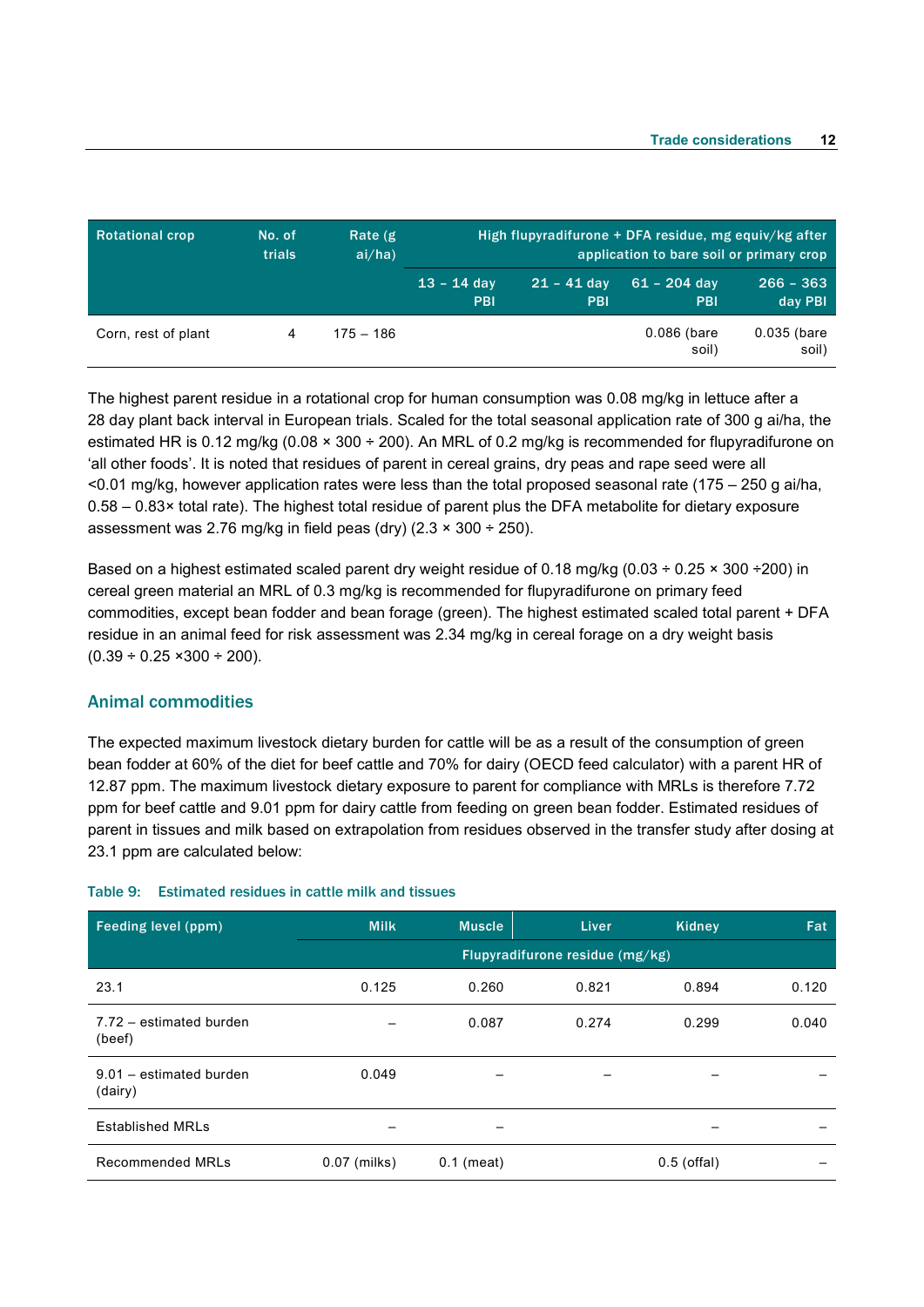The following mammalian commodity MRLs are recommended for flupyradifurone:

| MO 0105 Edible offal (mammalian) | $0.5$ mg/kg  |
|----------------------------------|--------------|
| MM 0095 Meat [mammalian]         | $0.1$ mg/kg  |
| ML 0106 Milks                    | $0.07$ mg/kg |

None of the primary crops in this submission are considered to be feeds for poultry. Residues of parent were also below the LOQ in cereal grains from the rotational crop studies, although at slightly lower rates than proposed (0.58 – 0.83× total seasonal rate), noting also parent residues in tissues and eggs were <LOD after feeding with flupyradifurone at 1.5 ppm in a poultry transfer study. The following poultry commodity MRLs are recommended for flupyradifurone at the LOQ:

| PE 0112 Eggs                     | $*0.01$ mg/kg |
|----------------------------------|---------------|
| PO 0111 Poultry, edible offal of | $*0.01$ mg/kg |
| PM 0110 Poultry meat             | *0.01 mg/kg   |

# <span id="page-16-0"></span>Overseas registration and approved label instructions

The applicant indicated that Sivanto Prime 200 SL Insecticide is approved in numerous countries. A Good Agricultural Practice (GAP) of 2 applications applied at 1.05 L/ha each as foliar applications is approved for use in the proposed crops in the USA and/or Europe.

### <span id="page-16-1"></span>Codex Alimentarius Commission and overseas MRLs

The Codex Alimentarius Commission (Codex) is responsible for establishing Codex Maximum Residue Limits (CXLs) for pesticides and veterinary medicines. Codex CXLs are primarily intended to facilitate international trade, and accommodate differences in GAP employed by various countries. Some countries may accept Codex CXLs when importing foods. Flupyradifurone has been considered by Codex. The following relevant Codex CXLs and overseas MRLs have been established for flupyradifurone.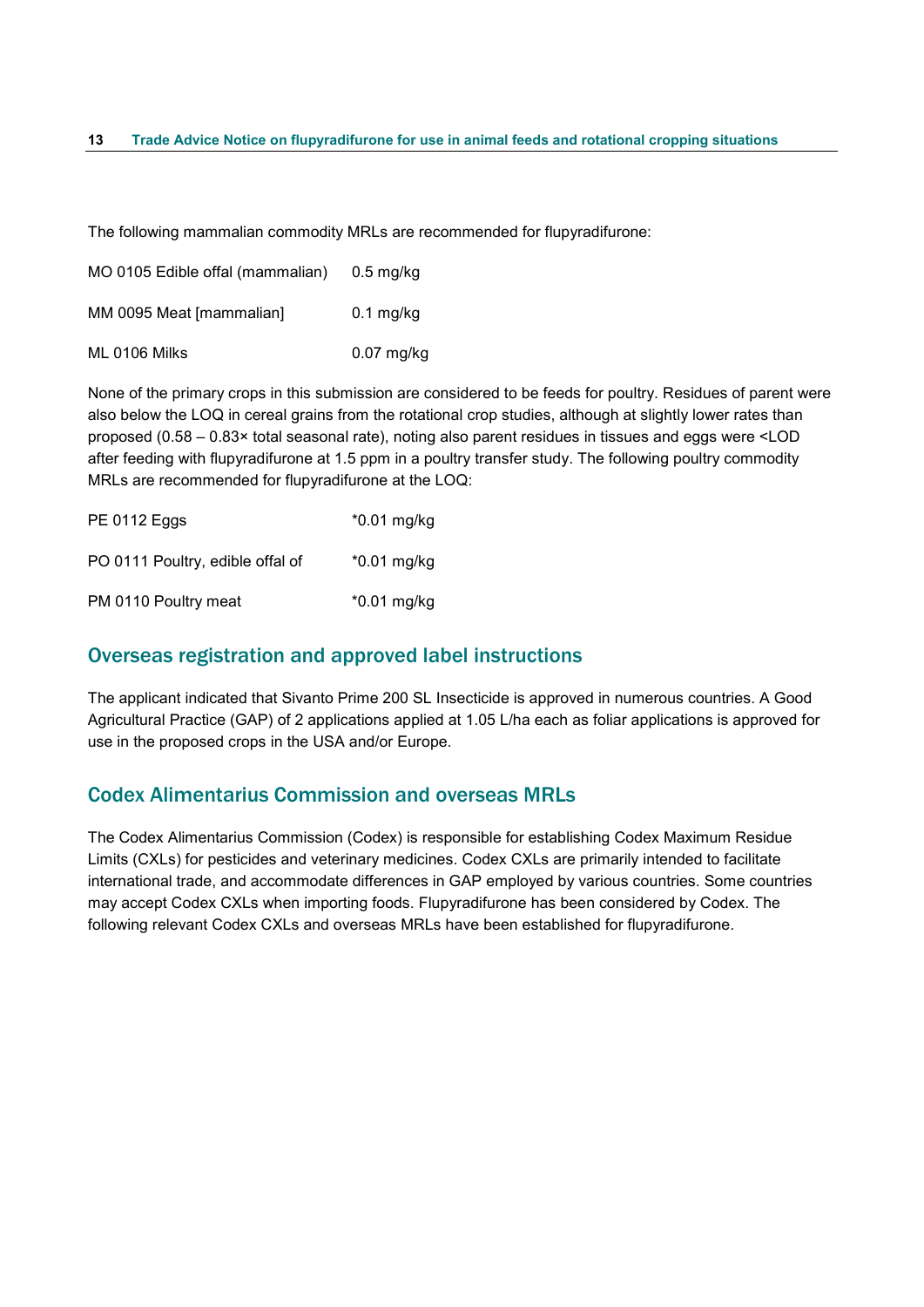<span id="page-17-0"></span>

|                                                            | Tolerance for residues arising from the use of flupyradifurone (mg/kg) |                                                             |                                                                                                                 |                                                                   |              |               |                                       |  |
|------------------------------------------------------------|------------------------------------------------------------------------|-------------------------------------------------------------|-----------------------------------------------------------------------------------------------------------------|-------------------------------------------------------------------|--------------|---------------|---------------------------------------|--|
| <b>Commodity</b>                                           | <b>Australia</b>                                                       | EU                                                          | <b>Japan</b>                                                                                                    | Codex                                                             | <b>Korea</b> | <b>Taiwan</b> | <b>USA</b>                            |  |
| Flupyradifurone<br>Residue definition<br>(for enforcement) |                                                                        | Flupyradifurone<br>(Note the metabolite<br>DFA has separate | Flupyradifurone                                                                                                 | Plant commodities for<br>compliance with MRLs:<br>Flupyradifurone |              |               | Flupyradifurone                       |  |
|                                                            | MRLs)                                                                  |                                                             | Animal commodities: Sum of<br>flupyradifurone and<br>difluoroacetic acid,<br>expressed as parent<br>equivalents |                                                                   |              |               |                                       |  |
| Edible offal<br>(mammalian)                                | 0.5 (proposed)                                                         | $*0.01$<br>(flupyradifurone)                                | 1 (cattle liver, kidney)                                                                                        | $\overline{4}$                                                    |              |               | 1.0 (cattle/sheep<br>meat byproducts) |  |
|                                                            |                                                                        | $0.1$ (DFA)                                                 | 0.04 (pig, liver,<br>kidney)                                                                                    |                                                                   |              |               | $0.04$ (hog meat                      |  |
|                                                            |                                                                        | [bovine liver]                                              |                                                                                                                 |                                                                   |              |               | byproducts)                           |  |
|                                                            |                                                                        | $*0.01$<br>(flupyradifurone)                                |                                                                                                                 |                                                                   |              |               |                                       |  |
|                                                            |                                                                        | $0.15$ (DFA)                                                |                                                                                                                 |                                                                   |              |               |                                       |  |
|                                                            |                                                                        | [bovine kidney]                                             |                                                                                                                 |                                                                   |              |               |                                       |  |
| Mammalian fats<br>(except milk fats)                       |                                                                        | $*0.01$<br>(flupyradifurone)                                | 0.2 (cattle fat)<br>0.01 (pig fat)                                                                              | $\mathbf 1$                                                       |              |               | 0.2 (cattle/sheep<br>fat)             |  |
|                                                            |                                                                        | $0.1$ (DFA)                                                 |                                                                                                                 |                                                                   |              |               | 0.01 (hog fat)                        |  |
|                                                            |                                                                        | [Bovine fat]                                                |                                                                                                                 |                                                                   |              |               |                                       |  |
| Meat (from                                                 | 0.1 (proposed)                                                         | $*0.01$                                                     | 0.3 (cattle muscle)                                                                                             | 1.5                                                               |              |               | 0.30 (cattle/sheep                    |  |
| mammals other                                              |                                                                        | (flupyradifurone)                                           | 0.01 (pig muscle)                                                                                               |                                                                   |              |               | meat)                                 |  |

### Table 10: International MRLs for flupyradifurone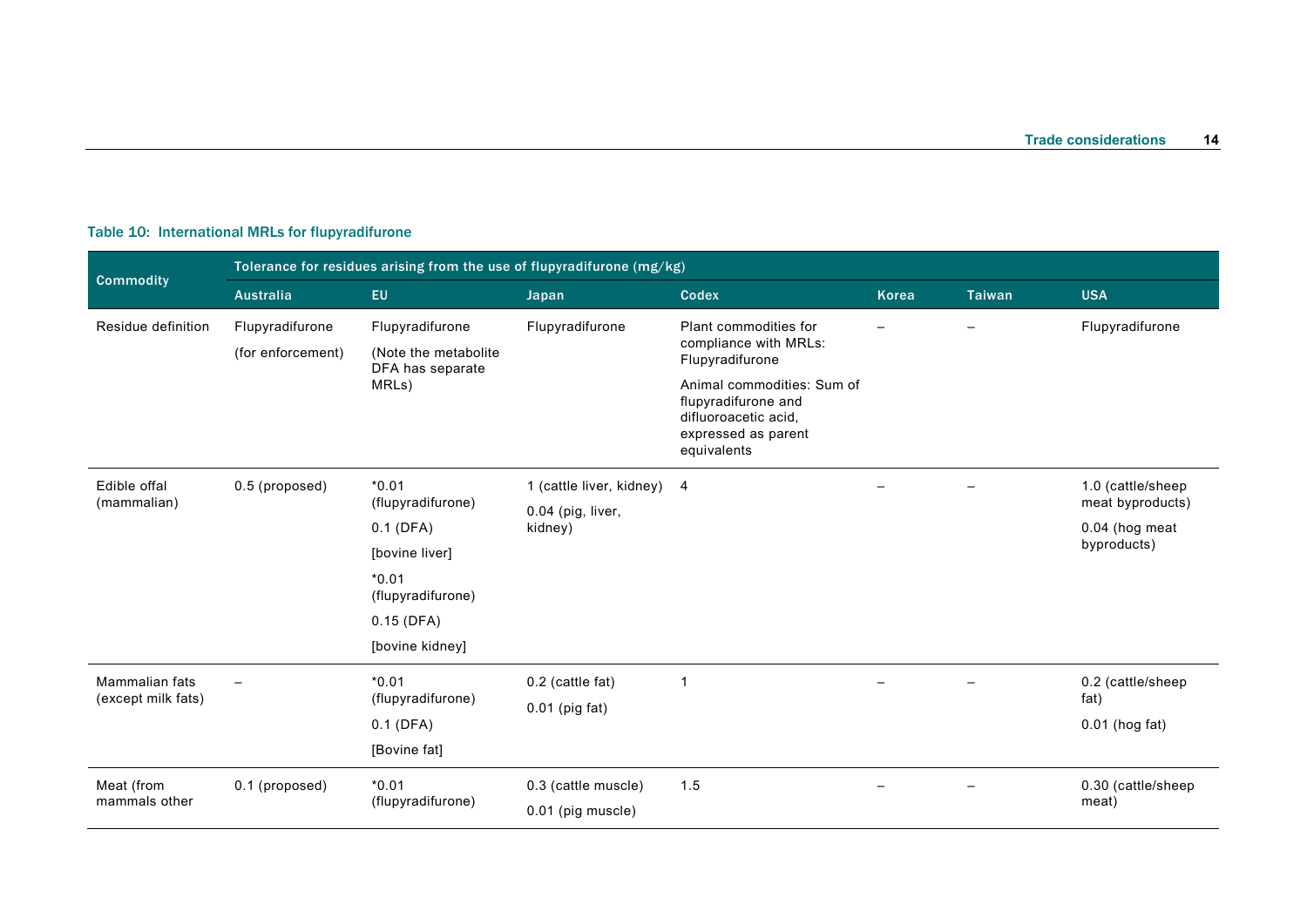#### **15 Trade Advice Notice on flupyradifurone for use in animal feeds and rotational cropping situations**

|                  | Tolerance for residues arising from the use of flupyradifurone (mg/kg) |                                  |                                                    |                    |                   |                                |                           |  |
|------------------|------------------------------------------------------------------------|----------------------------------|----------------------------------------------------|--------------------|-------------------|--------------------------------|---------------------------|--|
| <b>Commodity</b> | <b>Australia</b>                                                       | EU.                              | Japan                                              | Codex              | Korea             | Taiwan                         | <b>USA</b>                |  |
| than marine      |                                                                        | $0.1$ (DFA)                      |                                                    |                    |                   |                                | 0.01 (Hog meat)           |  |
| mammals)         |                                                                        | bovine muscle]                   |                                                    |                    |                   |                                |                           |  |
| Milks            | 0.07 (proposed)                                                        | $*0.01$<br>(flupyradifurone)     | 0.2                                                | 0.7                |                   |                                | 0.15                      |  |
|                  |                                                                        |                                  |                                                    |                    |                   |                                |                           |  |
|                  |                                                                        | $0.03$ (DFA)                     |                                                    |                    |                   |                                |                           |  |
| Cereal grains    | 0.2 (all other                                                         | $*0.01$                          | 3 (wheat, barley, rye,                             | 3                  | 3 (cereal         | 3 (barley)                     | $0.05$ (corn, field)      |  |
|                  | foods, proposed)                                                       | (flupyradifurone)                | other cereal grains)                               |                    | grains<br>without | $0.05$ (corn)<br>1.5 (corghum, | 3 (grain, cereal          |  |
|                  |                                                                        | $0.3$ (DFA)                      | $0.05$ (corn)                                      |                    | rice)             |                                | except rice and<br>corn)  |  |
|                  |                                                                        |                                  | $0.05$ (rice)                                      |                    | 1 (wheat)         | wheat)                         |                           |  |
|                  |                                                                        |                                  |                                                    |                    | $0.05$ (corn)     |                                |                           |  |
| <b>Pulses</b>    | 0.2 (all other<br>foods, proposed)                                     | $*0.01$                          | 3 (beans, dried,<br>peas, other<br>legumes/pulses) | $0.4$ (beans, dry) | $1.5$ (beans)     | $2$ (pea, dry)                 | 3 (pea and bean,          |  |
|                  |                                                                        | (flupyradifurone)<br>$0.8$ (DFA) |                                                    | 3 (peas, dry)      | $3.0$ (pea)       | 0.5 (soybean)                  | dried, except<br>soybean) |  |
|                  |                                                                        |                                  | 2 (soybeans, dried)                                |                    |                   |                                | 1.5 (soybean seed)        |  |
| Oilseeds         | 0.2 (all other                                                         | $*0.01$                          | 0.8 (cotton seeds)                                 | 0.8 (cotton seed)  | $0.05$ (rape      | 0.8 (cotton<br>seed)           | 0.8 (cotton seed)         |  |
|                  | foods, proposed)                                                       | (flupyradifurone)                |                                                    |                    | seed)             |                                | $0.03$ (rape seed)        |  |
|                  |                                                                        | $0.05$ (DFA)                     |                                                    |                    |                   |                                |                           |  |
|                  |                                                                        | [canola and cotton<br>seed]      |                                                    |                    |                   |                                |                           |  |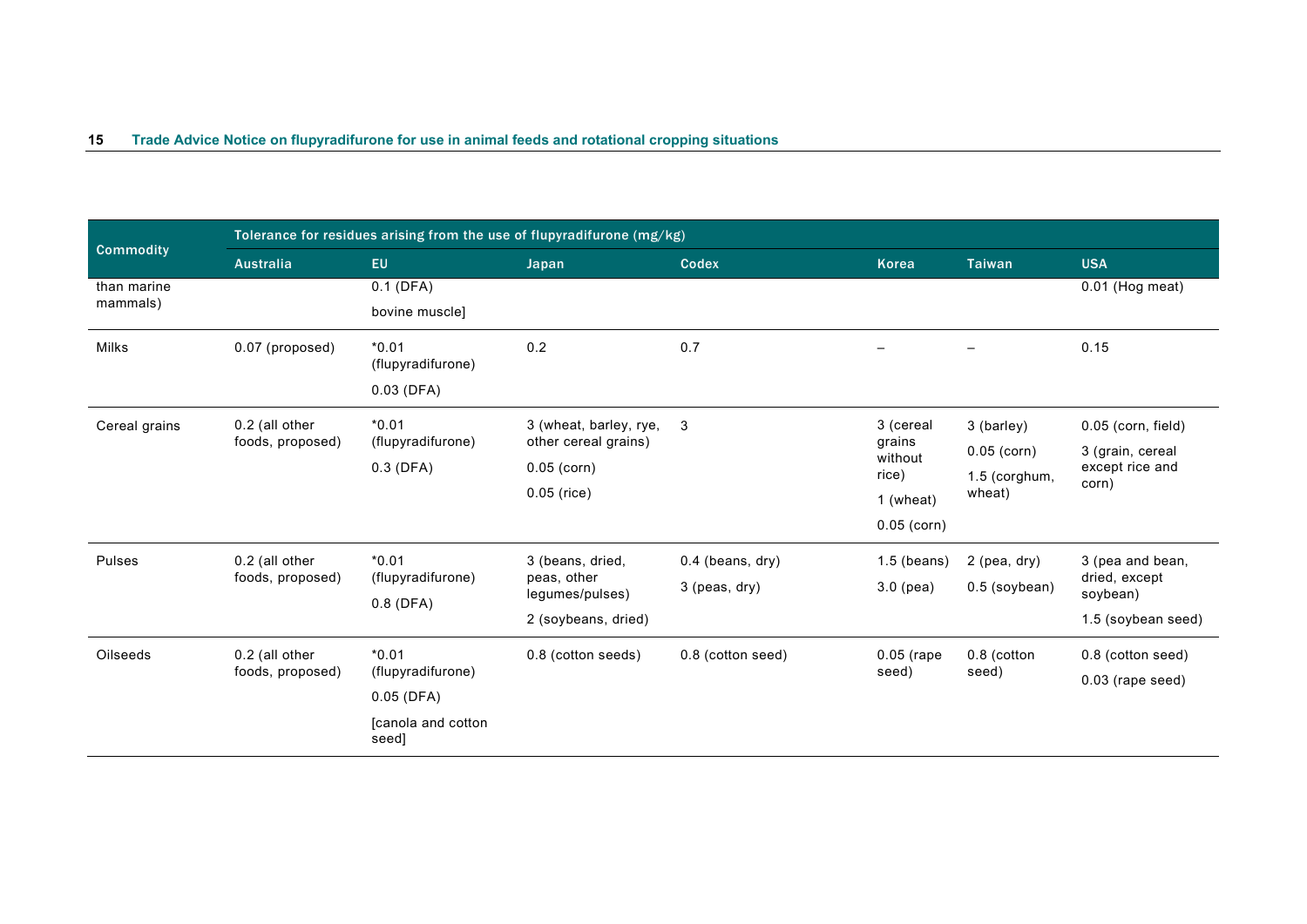# <span id="page-19-0"></span>Current and proposed Australian MRLs for flupyradifurone

#### <span id="page-19-1"></span>Table 11: Current MRL Standard – Table 1

| Compound        | Food           | MRL (mg/kg) |  |
|-----------------|----------------|-------------|--|
| Flupyradifurone |                |             |  |
| TN 0669         | Macadamia nuts | $*0.01$     |  |

### <span id="page-19-2"></span>Table 12: Proposed MRL Standard – Table 1

| <b>Compound</b> | Food                                      | MRL (mg/kg)    |
|-----------------|-------------------------------------------|----------------|
| Flupyradifurone |                                           |                |
| ADD:            |                                           |                |
|                 | All other foods                           | 0.2            |
| FI 0326         | Avocado                                   | 0.7            |
| VP 0526         | Common bean (pods and/or immature seeds)  | $\overline{2}$ |
| MO 0105         | Edible offal (mammalian)                  | 0.5            |
| PE 0112         | Eggs                                      | $*0.01$        |
| <b>VC 0045</b>  | Fruiting vegetables, cucurbits            | 0.5            |
| VO 0050         | Fruiting vegetables, other than cucurbits | $\mathbf{1}$   |
| FI 0345         | Mango                                     | 0.7            |
| MM 0095         | Meat (mammalian)                          | 0.1            |
| ML 0106         | <b>Milks</b>                              | 0.07           |
| FI 0350         | Papaya [pawpaw]                           | 0.5            |
| VR 0589         | Potato                                    | 0.07           |
| PM 0110         | Poultry meat                              | $*0.01$        |
| PO 0111         | Poultry, edible offal of                  | $*0.01$        |
| VR 0508         | Sweet potato                              | 0.07           |
| Imidacloprid    |                                           |                |
| DELETE:         |                                           |                |
| VP 0526         | Common bean (pods and/or immature seeds)  | T1             |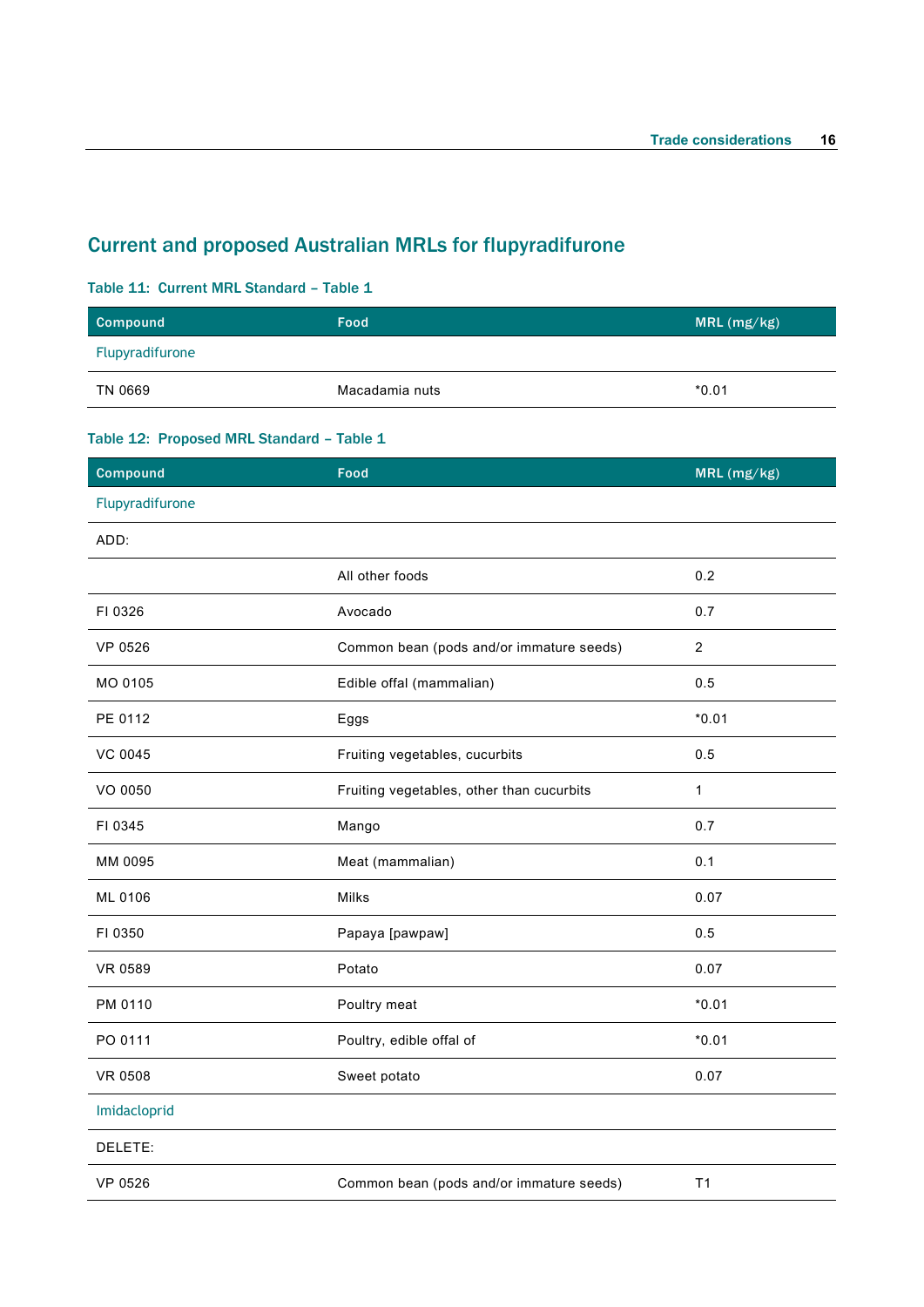| Compound | Food                                     | MRL (mg/kg) |
|----------|------------------------------------------|-------------|
| ADD:     |                                          |             |
| FI 0326  | Avocado                                  | 0.2         |
| VP 0526  | Common bean (pods and/or immature seeds) | 2           |
| FI 0345  | Mango                                    | 0.2         |
| FI 0350  | Papaya [pawpaw]                          | 0.2         |

#### <span id="page-20-3"></span>Table 13: Proposed MRL Standard – Table 4

| Compound        | Food                                                                    | MRL (mg/kg) |
|-----------------|-------------------------------------------------------------------------|-------------|
| ADD:            |                                                                         |             |
| Flupyradifurone |                                                                         |             |
| AL 0061         | Bean fodder                                                             | 20          |
| AL 1030         | Bean forage (green)                                                     | 20          |
|                 | Primary feed commodities, except bean fodder and<br>bean forage (green) | 0.3         |
|                 | Tomato pomace, dry                                                      | 5           |

### <span id="page-20-0"></span>Potential risk to trade

Export of treated produce containing finite (measurable) residues of flupyradifurone may pose a risk to Australian trade in situations where (i) no residue tolerance (import tolerance) is established in the importing country or (ii) where residues in Australian produce are likely to exceed a residue tolerance (import tolerance) established in the importing country.

#### <span id="page-20-1"></span>Tropical fruit and vegetable crops

The risk to international trade of tropical fruit and vegetable crops is not considered to be undue as these crops are not major export commodities.

#### <span id="page-20-2"></span>Milk – exposure from primary crops

Finite residues of parent flupyradifurone and its DFA metabolite are expected in milk following feeding of green bean (primary crop) forage and fodder. The recommended MRL at 0.07 mg/kg is higher than that in the EU (\*0.01 mg/kg for flupyradifurone and 0.03 mg/kg for DFA) but lower than those established by Codex, Japan and the USA.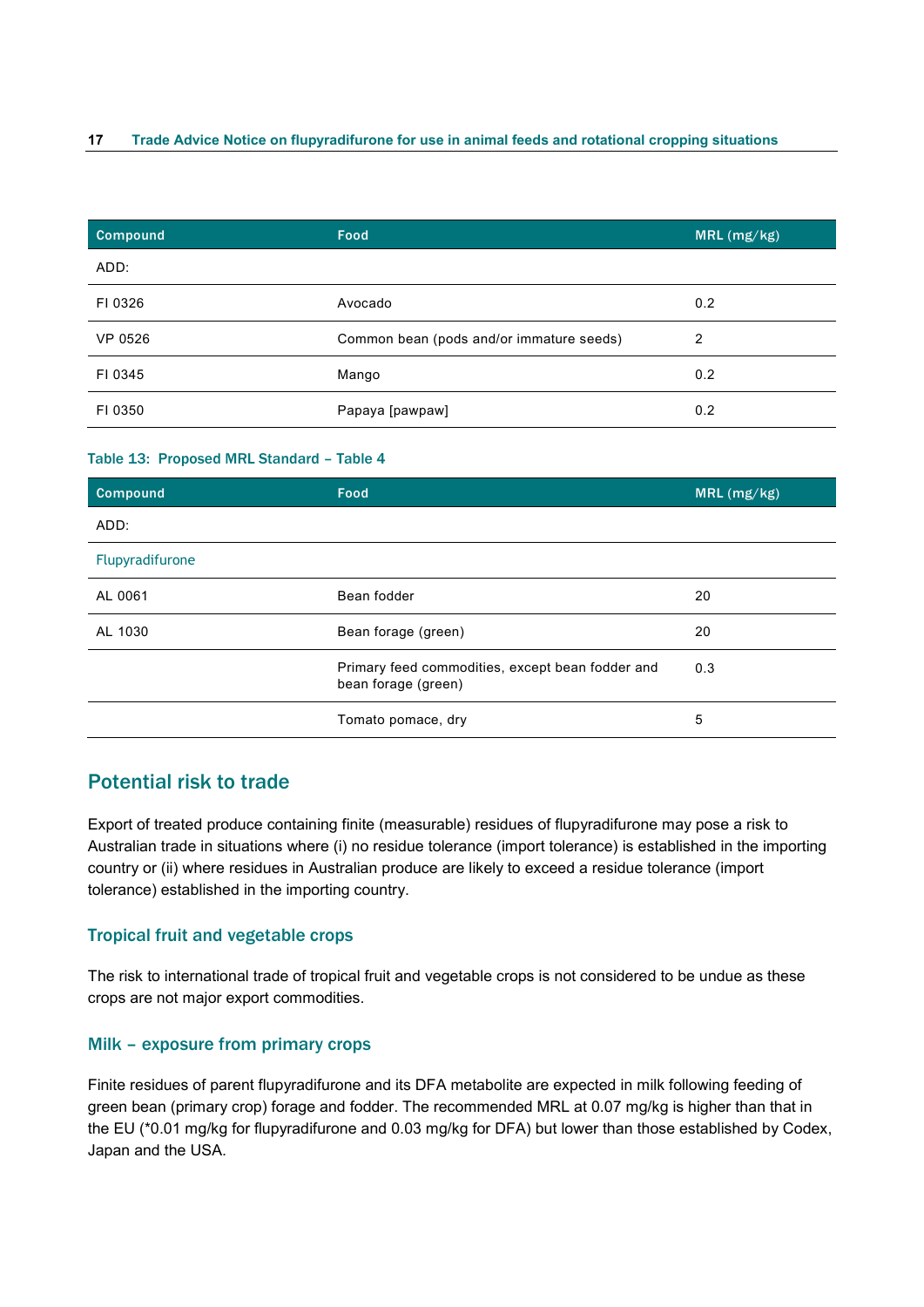### <span id="page-21-0"></span>Meat and offal – exposure from primary crops

Finite residues of parent flupyradifurone and its DFA metabolite are expected in meat and offal following feeding of green bean (primary crop) forage and fodder. The recommended MRLs for meat (mammalian) at 0.1 mg/kg and edible offal (mammalian) at 0.5 mg/kg are lower than those established in Japan, the USA and Codex and the trade risk to markets that recognise those MRLs is considered low.

Consideration of an Export Slaughter Interval (ESI) is however required to manage the risks to trade associated with both flupyradifurone and DFA residues in meat and offal to the European Union (separate MRLs for flupyradifurone and DFA) and to Korea and Taiwan (no MRLs established). Given a residue definition and MRLs are not established in some major markets at this time, the LOQ of 0.01 mg/kg for both flupyradifurone and DFA has been considered as the ESI endpoint.

In the flupyradifurone dairy cattle transfer study after dosing at 135 ppm, residues of parent + DFA (and 2 other metabolites) in all tissues were below the LOQ after 7 days on clean feed. For kidney, the tissue with the highest residue, an average parent residue of 4.72 mg/kg declined to 0.045 mg/kg after 3 days depuration to give an estimated half-life of 0.45 days. Based on this half-life it would take 2.21 days for the estimated parent residue of 0.299 mg/kg in kidney to decline to 0.01 mg/kg (the LOQ and established MRL for mammalian tissues in the EU).

Extrapolation from the flupyradifurone and DFA dairy cattle transfer studies, gives an estimated maximum DFA residue in kidney of 0.323 mg/kg in parent equivalents or 0.107 mg/kg as DFA. In the DFA transfer study an average residue of 1.1 mg/kg in kidney declined to 0.33 mg/kg over 3 days, to give an estimated half-life of 1.73 days. It would take approximately 6 days for the estimated DFA residue of 0.107 mg/kg to decline to 0.01 mg/kg. The estimated DFA residue in fat is 0.327 mg/kg in parent equivalents, or 0.109 mg/kg as DFA. The estimated time to 0.01 mg/kg is approximately 7 days based on a half-life of 2.14 days in subcutaneous fat.

It is considered that a 7 day ESI should manage the risk to trade for the primary crops.

### <span id="page-21-1"></span>Meat, offal and milk – exposure from rotational crops

An ESI cannot readily be used to manage the risk for livestock that have been fed on rotational crops. In the rotational crop studies, residues of parent in cereal forage of up to 0.18 mg/kg dry weight were observed. Estimated parent residues in tissues and milk by extrapolation from residues observed from feeding at 4.81 ppm are summarised below:

| <b>Matrix</b> | Parent residue from feeding at<br>4.81 ppm<br>(mg/kg) | Estimated parent residue from<br>feeding at 0.18 ppm<br>(mg/kg) |
|---------------|-------------------------------------------------------|-----------------------------------------------------------------|
| Milk          | 0.026                                                 | 0.0010                                                          |
| Fat           | 0.028                                                 | 0.0010                                                          |
| Kidney        | 0.222                                                 | 0.0083                                                          |

#### <span id="page-21-2"></span>Table 14: Estimated residues of parent from feeding at 0.18 ppm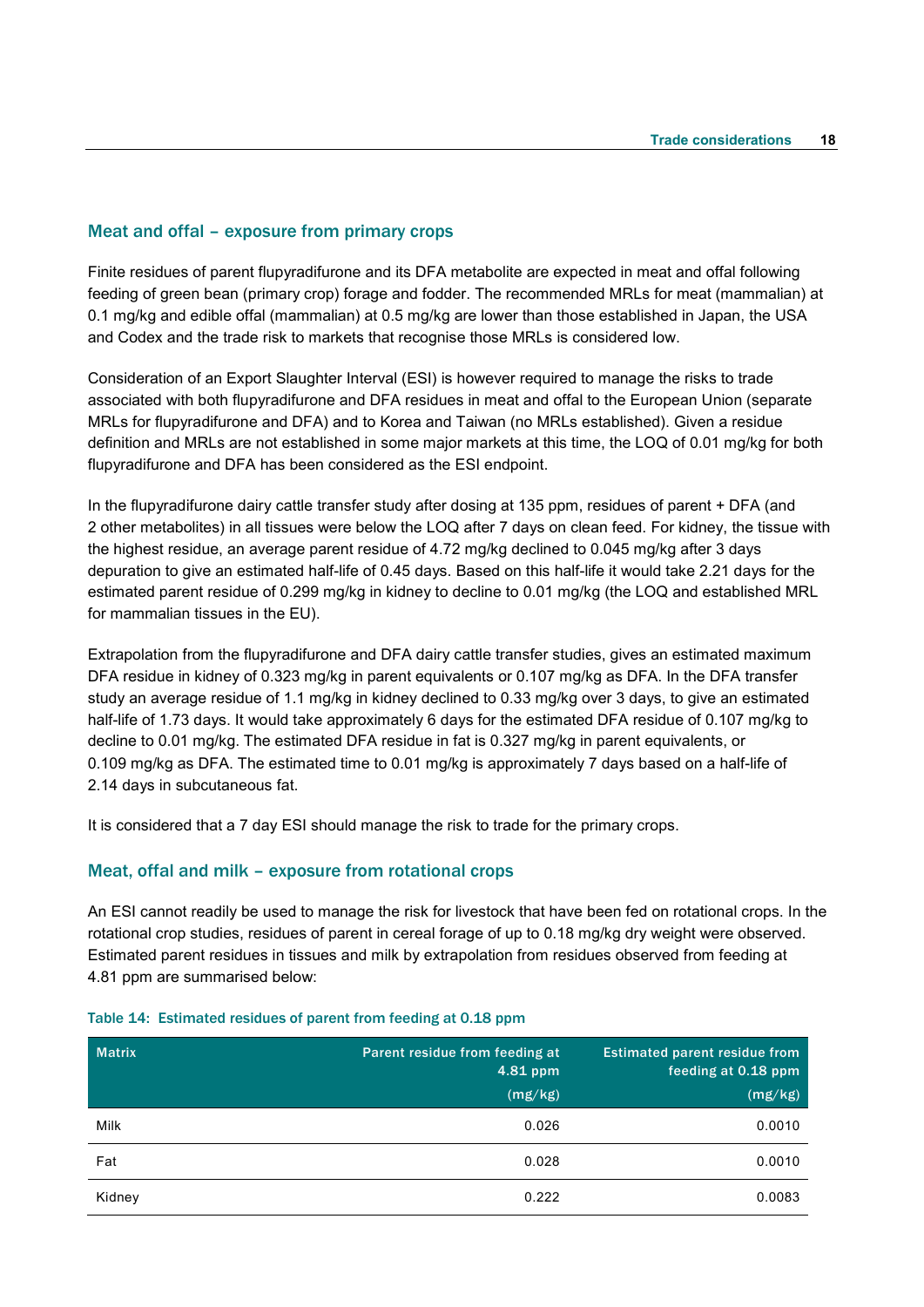| <b>Matrix</b> | Parent residue from feeding at<br>4.81 ppm<br>(mg/kg) | <b>Estimated parent residue from</b><br>feeding at 0.18 ppm<br>(mg/kg) |
|---------------|-------------------------------------------------------|------------------------------------------------------------------------|
| Liver         | 0.172                                                 | 0.0064                                                                 |
| Muscle        | 0.048                                                 | 0.0018                                                                 |

Estimated residues of parent flupyradifurone are below the method LOQs for meat, milk and offal.

It is noted that the Codex residue definition for animal commodities is the sum of flupyradifurone and difluoroacetic acid, expressed as parent equivalents. The estimated feeding level of flupyradifurone + DFA due to residues in rotational crops is 2.34 ppm in flupyradifurone equivalents. Of this residue 2.22 mg/kg was DFA (in parent equivalents), or 0.74 mg/kg as DFA.

Estimated DFA residues in tissues and milk by extrapolation from residues observed from feeding at 0.89 ppm are summarised below:

| <b>Matrix</b> | DFA (mg/kg) after feeding with DFA<br>at 0.89 ppm<br>(2.7 ppm in flupyradifurone<br>equivalents) | Estimated DFA residue (mg/kg) after<br>feeding at 0.74 ppm (2.22 ppm in<br>flupyradifurone equivalents) |
|---------------|--------------------------------------------------------------------------------------------------|---------------------------------------------------------------------------------------------------------|
| <b>Milk</b>   | $0.0197(0.059 \text{ pe})$                                                                       | $0.0164(0.049 \text{ pe})$                                                                              |
| Fat           | $0.131(0.39 \text{ pe})$                                                                         | $0.109(0.32 \text{ pe})$                                                                                |
| Kidney        | $0.119(0.36 \text{ pe})$                                                                         | $0.0989(0.30 \text{ pe})$                                                                               |
| Liver         | $0.0648(0.19 \text{ pe})$                                                                        | $0.0539(0.16 \text{ pe})$                                                                               |
| Muscle        | $0.0896(0.27 \text{ pe})$                                                                        | $0.0745(0.22 \text{ pe})$                                                                               |

#### <span id="page-22-1"></span>Table 15: Estimated residues of DFA from feeding at 0.74 ppm

*pe = parent equivalents*

Therefore, estimated residues of DFA (in parent equivalents) in tissues and milk would be below the Codex flupyradifurone MRLs. Estimated DFA residues in tissues and milk would also be below the MRLs established for DFA in the EU, with the exception of fat which would be approximately equivalent to the EU MRL at 0.1 mg/kg. It is noted that flupyradifurone MRLs for animal commodities are not established in Korea or Taiwan.

#### <span id="page-22-0"></span>Rotational cereal, oilseed and pulse crops

Residues in cereal grains, oilseeds and pulses will be covered by the proposed 'All other foods' MRL at 0.2 mg/kg. It is noted that in the rotational crop trials residues of parent in cereal grains, dry peas and rape seed were all <0.01 mg/kg, however application rates were less than the proposed total seasonal rate  $(175 - 250$  g ai/ha,  $0.58 - 0.83$ <sup>x</sup> the maximum proposed seasonal rate).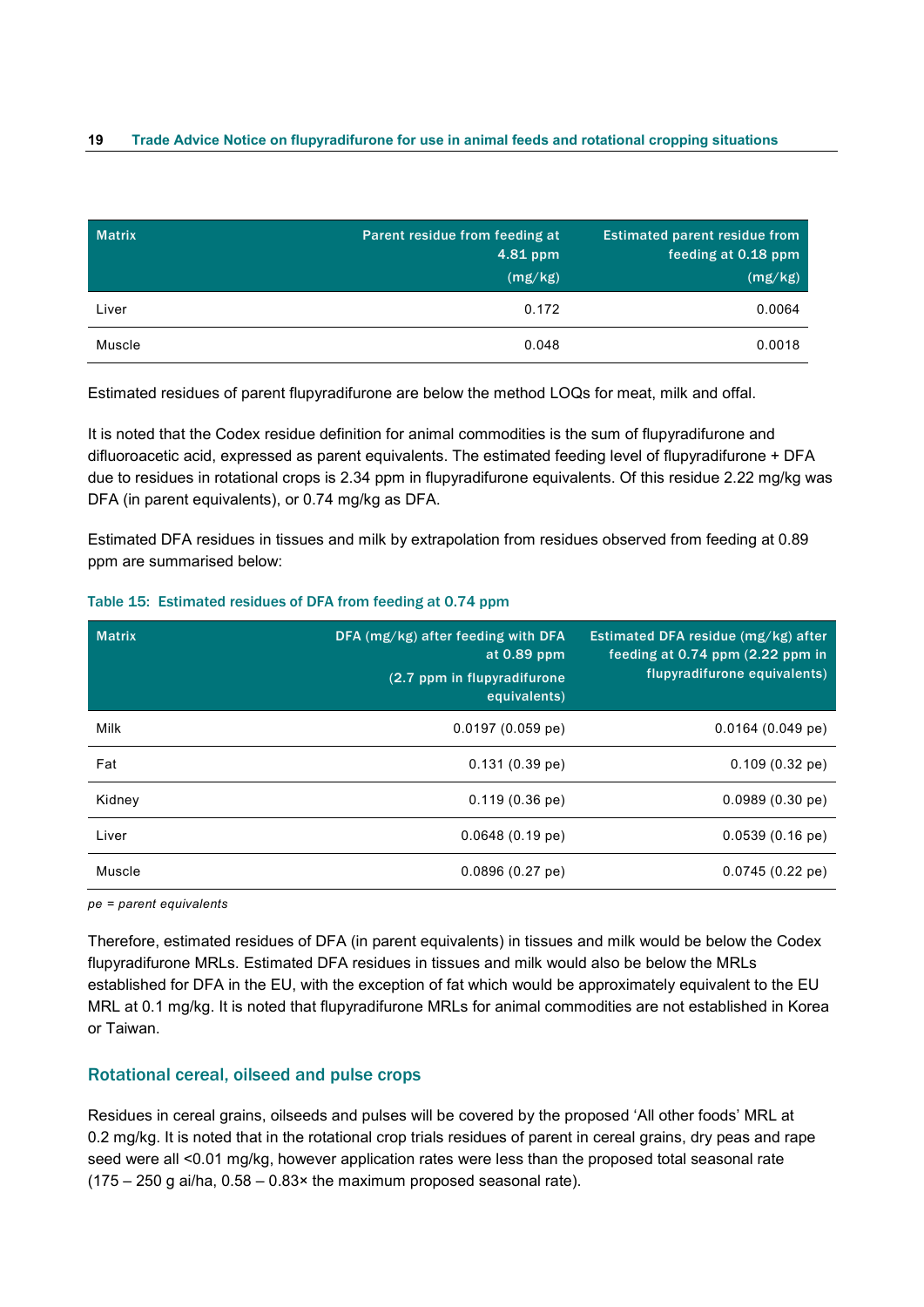The highest scaled residue of DFA in cereal grains (in parent equivalents) was 0.95 mg/kg (0.63 × 300 ÷ 200) or 0.32 mg/kg as DFA. This is approximately equivalent to the current EU MRL of 0.3 mg/kg for DFA on cereal grains.

The highest scaled residue of DFA in rape seed (in parent equivalents) was 0.18 mg/kg (0.15  $\times$  300 ÷ 250) or 0.06 mg/kg as DFA. This is just above the current EU MRLs of 0.05 mg/kg for DFA on canola and cotton seed.

The highest scaled residue of DFA in pulses (in parent equivalents) was 2.76 mg/kg in field peas (dry) (2.3 × 300 ÷ 250) or 0.92 mg/kg as DFA. This is just above the current EU MRL of 0.8 mg/kg for DFA on pulses.